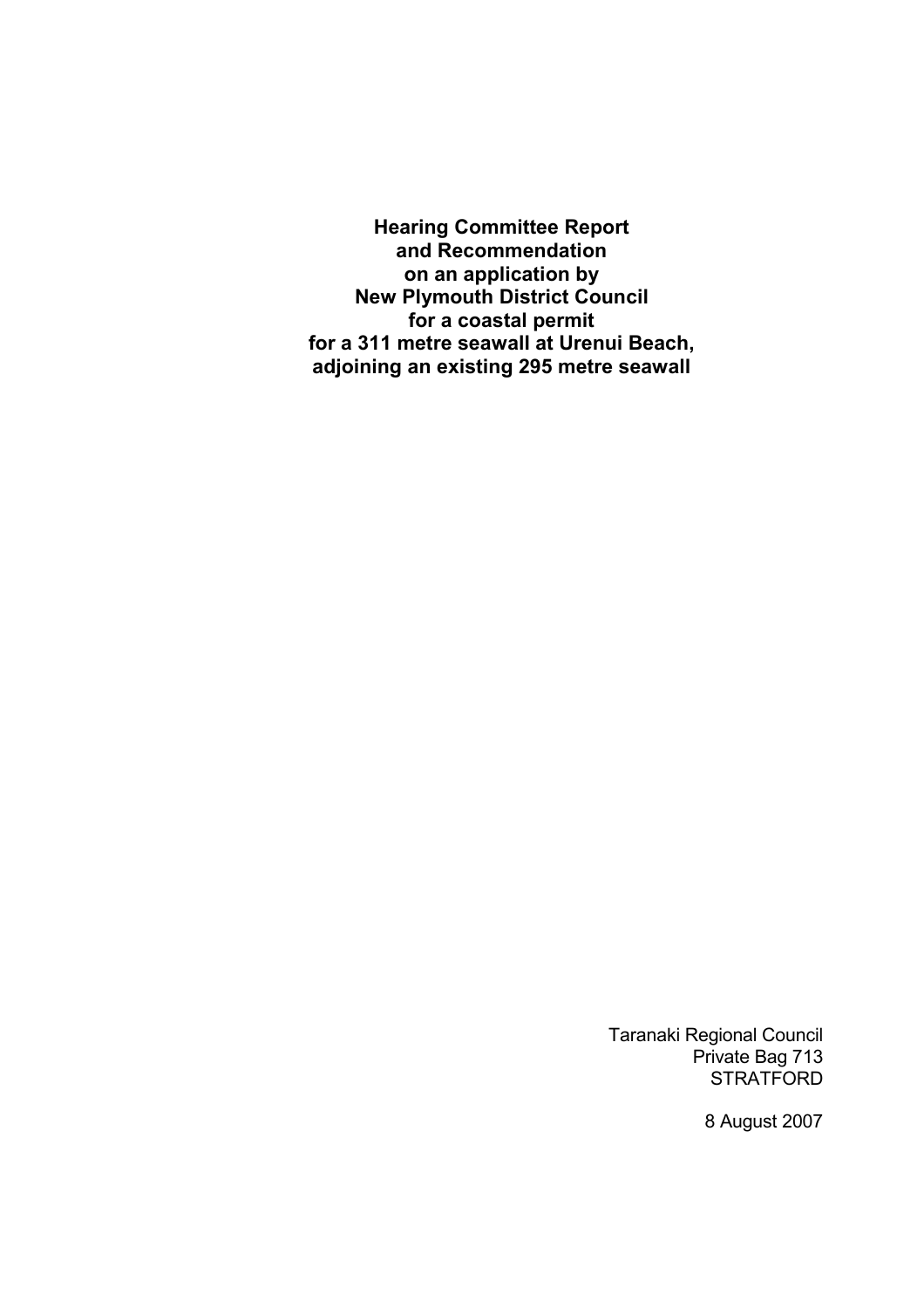**Report and recommendation of the Hearing Committee which heard at 9.00 am on 26 July 2007 at the Taranaki Regional Council offices, Stratford, one application by:** 

**New Plymouth District Council** 

**for coastal permit 7007 to erect, place and maintain a 311 metre boulder rock rip rap seawall, including a boat ramp, to the west of, and adjoining, the existing 295 metre seawall in the coastal marine area of the Urenui Beach foreshore for coastal erosion protection purposes.** 

**Pursuant to Sections 100, 101, 117 and 118 of the Resource Management Act 1991.** 

## **Taranaki Regional Council Hearing Committee**

 Cr David Lean [Chairperson] Cr Tom Cloke Mr Richard Heerdegen [Representative of the Minister of Conservation]

## **Applicant — New Plymouth District Council**

 Jeff Bondy Applicant Mitchell Dyer [MWH NZ Ltd] Consultant Peter Atkinson [Duffill Watts & King Ltd] Consultant

## **Submitters**

### **to be heard – in opposition [request to be heard since withdrawn]**

• New Zealand Historic Places Trust

### **to be heard – in support [request to be heard still remains]**

- Bill & Melva Bailey
- Laurie Jordan
- Roger & Tui Maxwell
- Urenui Beach User Group Monitoring Committee
- Urenui Golf Club

### **not to be heard – in support**

- Alan & Noeline Western
- Anthony Burn
- Ash Peters
- Brian & Nola McMillan
- Brodie McGill
- Carla Moore
- Claude Pattinson
- Clifton Community board
- Colin Clarke
- D West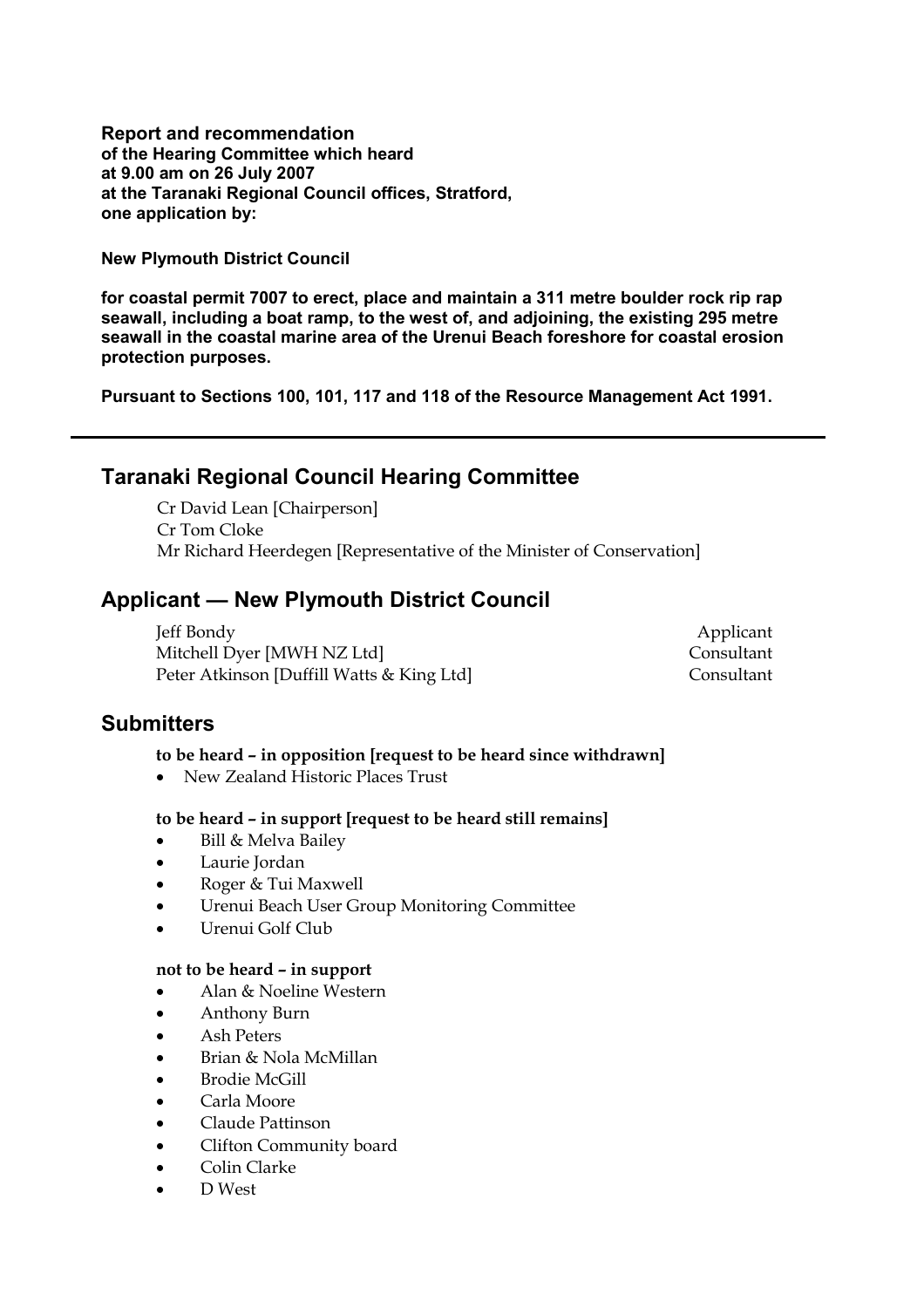- Darcy & Juliette Mace
- David & Pauline Barr
- Dean Larsen & Carla Moore
- Derek & Joan Moles
- Des Mahon & Jill Walsh
- DH Lepper
- Elma Honeyfield
- Fiona Peters
- Gail Parr
- Gary Brown
- Geoffrey Davidson
- Ian Larsen
- Ian Bullock
- Ian Parker
- Jason Quickenden
- Jo Pattinson
- John & Carolie Lundt
- John & Noeline Prankerd
- John Bramley
- John Larmer
- Justin Lundon
- Karen Bullock
- Kathleen May
- Kenneth & Shirley Butler
- Kerry Larsen
- Malcom McKercher
- Margaret Hurley
- Mary West
- Neil & Andrea McMillan
- Neil & Bev Larsen
- Rex & Jane Phillips
- Richard & Anne Jordan
- **RJ** Avery
- Russell Moore
- RW & CP Swindlehurst
- Sally Moore
- Selwyn & Shellie Vesty
- Stephen Houghton
- **Strangers Corner Trust**
- Trevor Downing
- Urenui Bach Holders Association
- William May

### **Late [Invalid] – in support**

• Susan McMillan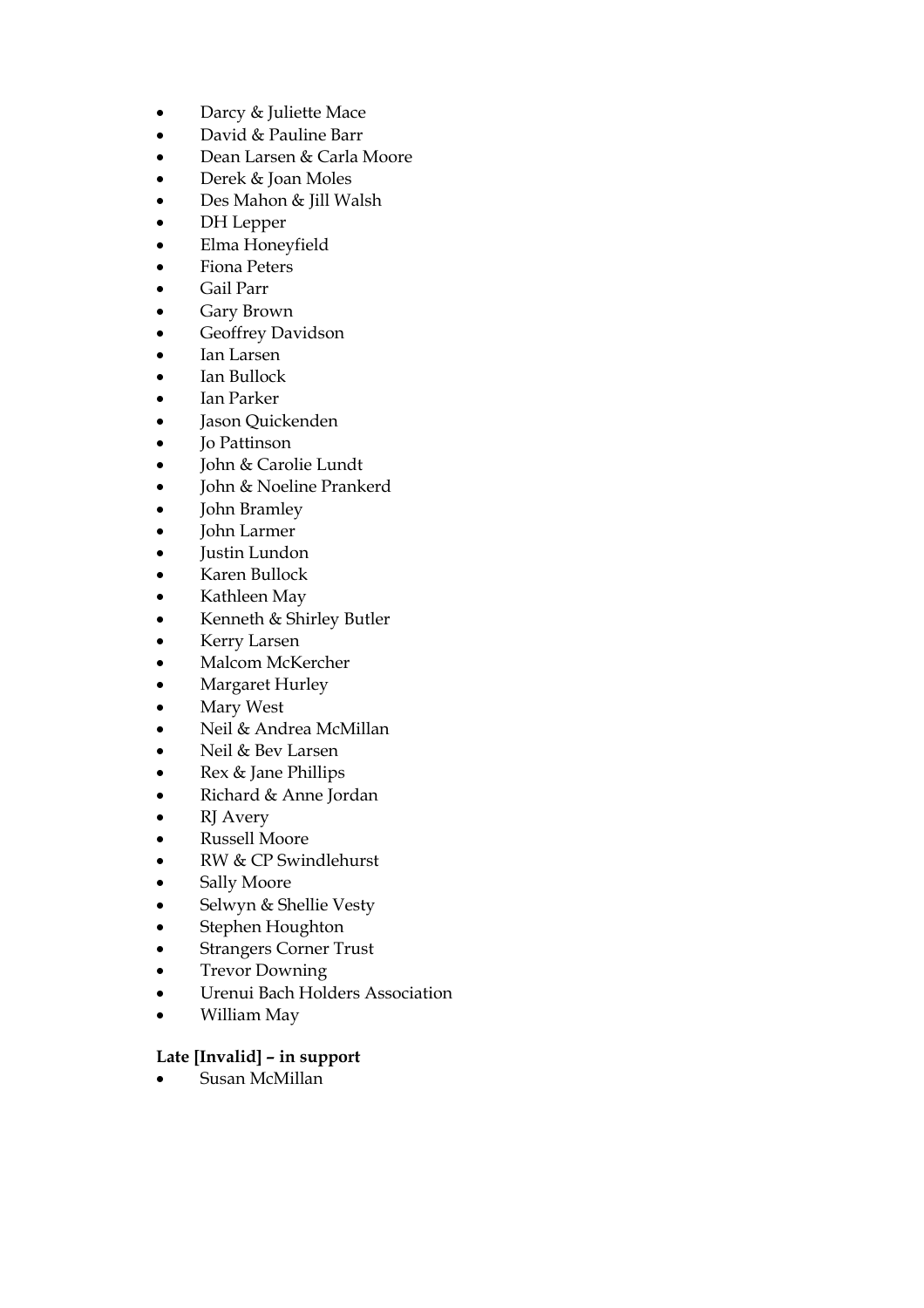# **Taranaki Regional Council**

Fred McLay **Director – Resource Management** Colin McLellan Consents Manager Amanda Lambert<br>
Richard Reinen-Hamill [Tonkin & Taylor Ltd] Consents Officer<br>
Coastal Engineer Richard Reinen-Hamill [Tonkin & Taylor Ltd]<br>Darlene Ladbrook Senic Senior Consents Administration Officer Janette Harper Consents Administration Officer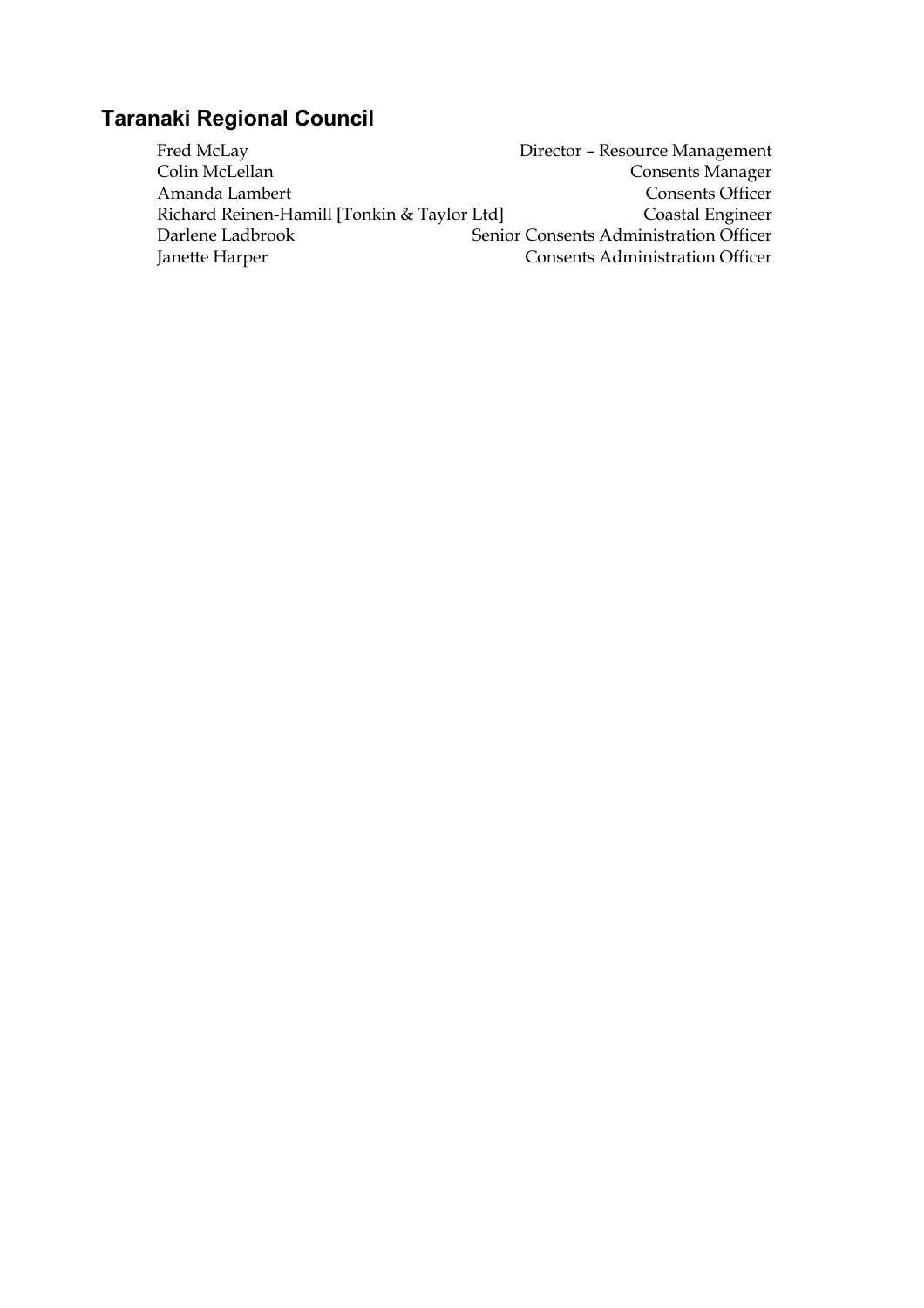## **List of contents**

## Page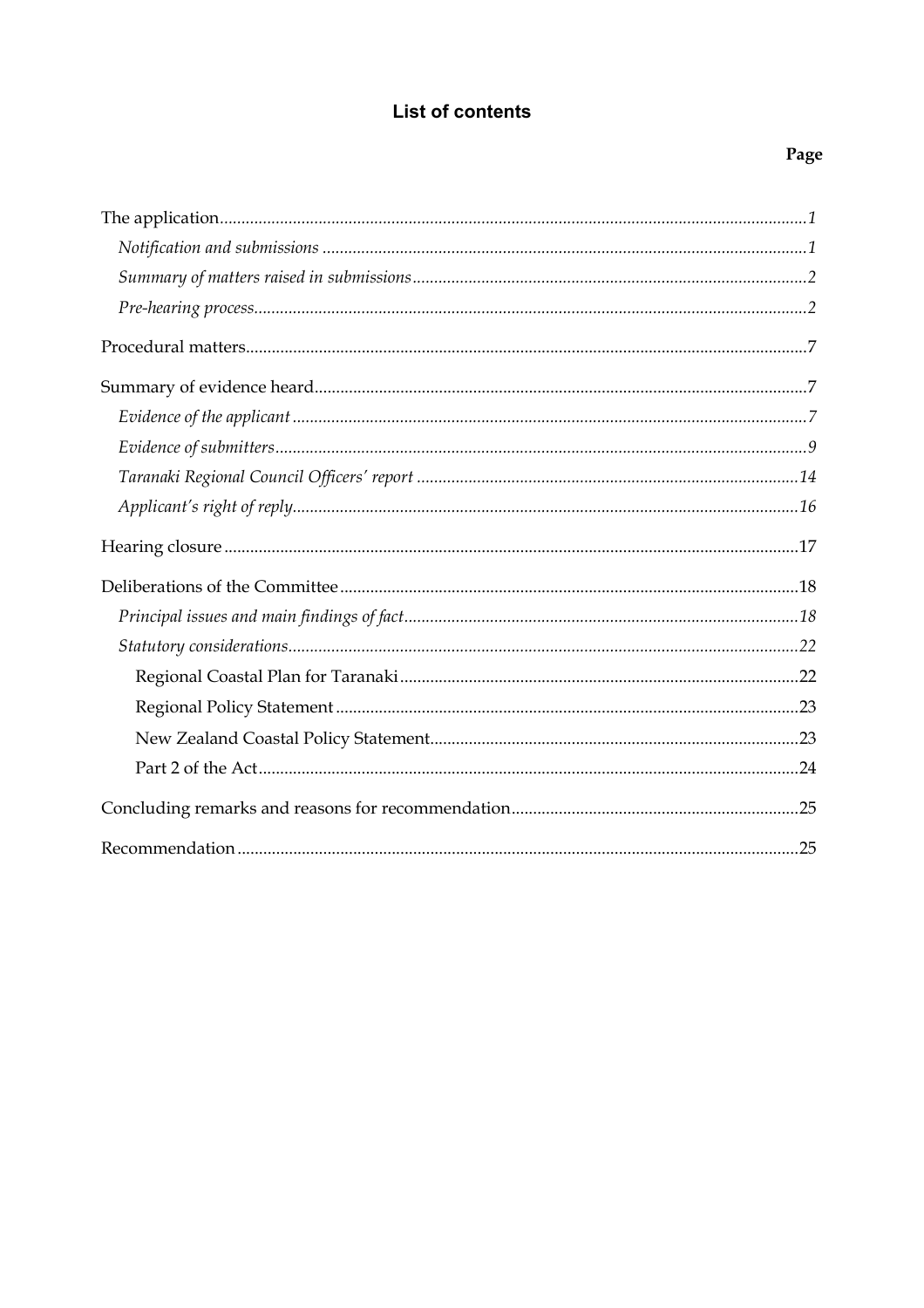### **The application**

- 1. New Plymouth District Council [hereafter referred to as NPDC] currently hold coastal permit 5761 for a 295 metre boulder rock rip rap seawall in the coastal marine area on the eastern end of the Urenui Beach foreshore for coastal erosion protection purposes. NPDC and the local community wish to build a further 311 metre boulder rock rip rap seawall, including a boat ramp, to the west of the existing 295 metre seawall. NPDC has therefore applied for a coastal permit from the Taranaki Regional Council [Council] for the new structure.
- 2. The application is for an activity in Coastal Management Area C [Open Coast] as specified in the Council's Regional Coastal Plan for Taranaki [RCP]. As the structure is 300 metres or more in length parallel to the line of mean high water springs, the application falls under Rule C1.8 "Erection or placement of a large structure or structures, and related occupation of the coastal marine area" and is classified as a discretionary and restricted coastal activity. As such, the Minister of Conservation is the consent authority for this application.
- 3. The application was received on 26 October 2006, accompanied by an assessment of environmental effects [AEE] prepared by the applicant's consultant, MWH NZ Ltd [MWH, 2006]. In response to a submission, information on previous disturbance to the foreshore and domain area was provided on 15 February 2007.
- 4. The application was placed on hold under section 37A(2)(b) of the Resource Management Act 1991 [the Act] to pursue the pre-hearing process. Two requests for further information dated 26 March 2007 and 3 May 2007 were issued, the first requesting an archaeological assessment, and the second regarding design of the seawall. The requested information was received on 7 and 15 June 2007.
- 5. It is considered that there is sufficient information submitted in support of the application to allow an informed decision to be made.
- 6. The application has been processed in accordance with the Council's Resource Consents Procedure Document, and the Act.

### **Notification and submissions**

- 7. The application was processed on a publicly notified basis in accordance with section 93 and 117(3) of the Act because it is for a restricted coastal activity. The application was publicly notified on 28 October 2006. The submission period closed on 24 November 2006.
- 8. An advertisement was placed in the Taranaki Daily News, and a sign affixed at the site. The following parties were also individually notified:
	- Department of Conservation
	- Minister of Conservation
	- Maritime New Zealand
	- Ministry of Fisheries
	- New Zealand Historic Places Trust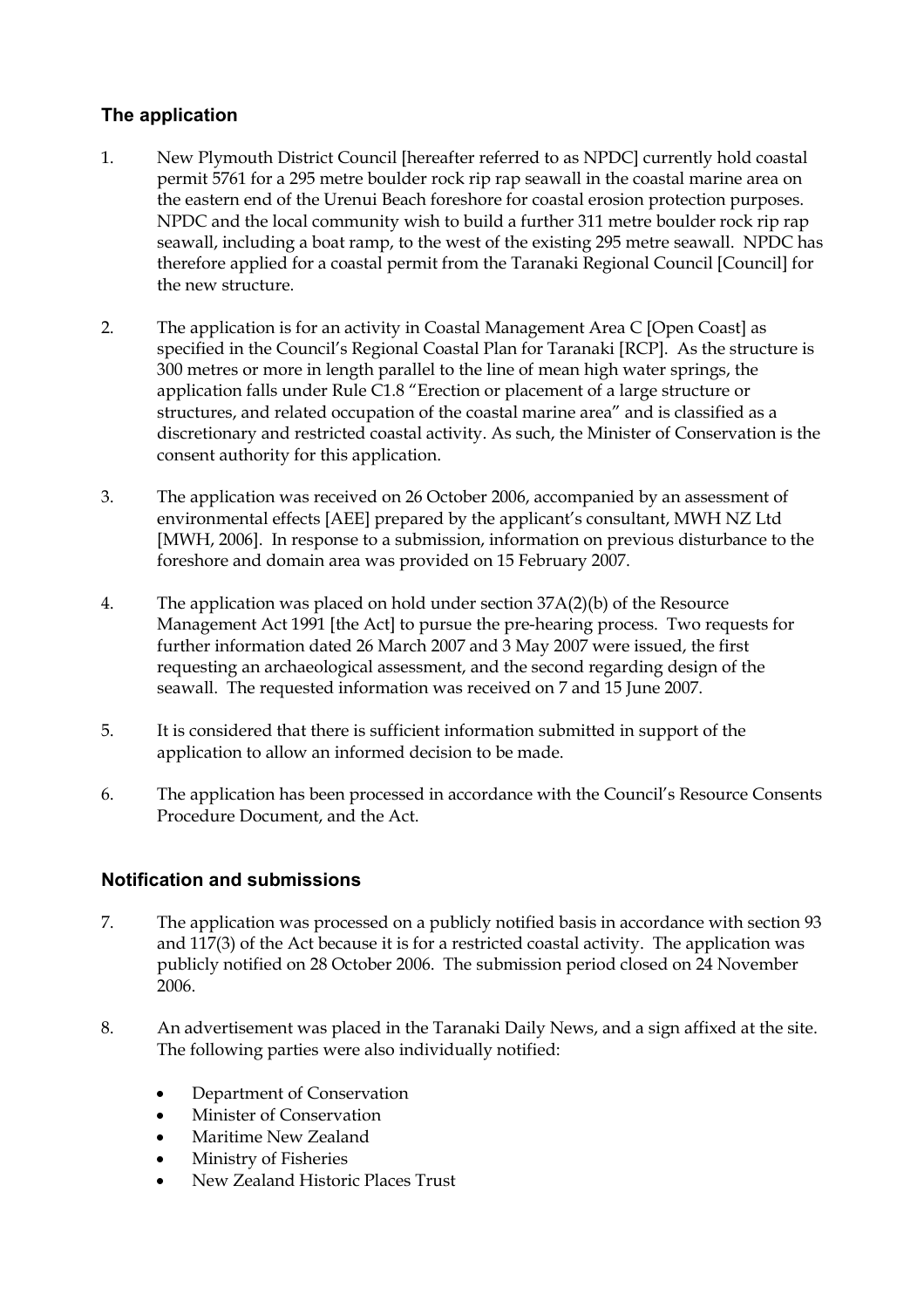- All Iwi in the Taranaki Region, including the local Iwi Ngati Mutunga
- Urenui Bach Holders Committee
- Urenui Beach Motor Camp & Store
- Urenui Boat Club
- Urenui Domain User Group
- Urenui/Onaero Domain Liaison Sub-Committee
- The 121 bach owners.
- 9. Fifty-eight submissions were received by the Taranaki Regional Council. One submission in opposition to be heard, five in support to be heard, and 52 in support that did not wish to be heard. One late submission was received.
- 10. A summary of submissions received is contained in a table on the following pages.

### **Summary of matters raised in submissions**

- 11. The submission in opposition raised historical heritage matters, and requested that an archaeological assessment be completed.
- 12. Most submitters in support noted that the area is a popular camping and recreational area enjoyed by many, submitting that a seawall would stop erosion and protect the existing land and assets. Submitters referred to observations of the erosion over many years.
- 13. Submitters in support considered the existing rock wall is effective, with some stating that extension of the wall would be 'completing the job'. Most submitters requested that the consent be granted and the seawall built 'as soon as possible'. One submission requested that the seawall be completed in stages if necessary.
- 14. Various submissions in support also referred to sand push-ups and other coastal protection methods used in the past. One submitter requested provision for sand pushups over the new protection works for aesthetic reasons. Many submitters stated that the sand push-ups and the placing of cobbles on the beach had been a waste of time and money. Two submissions referred to sand push-ups affecting boats using the river to access the sea.
- 15. The history of coastal protection works for the beach was presented in the officer's report. It is clear from the submissions that locals have become sceptical about the past erosion protection efforts, particularly the cobble placement, and are seeking more certain options, even if these may have some actual or potential adverse effects on the beach.

### **Pre-hearing process**

- 16. NPDC provided an archaeological assessment on 15 June 2007. The New Zealand Historic Places Trust [NZHPT] withdrew their request to be heard on 19 June 2007 on the basis of that assessment, and inclusion of a consent condition relating to accidental discovery of archaeological remains.
- 17. As the remaining submissions were in support, no pre-hearing meetings were held.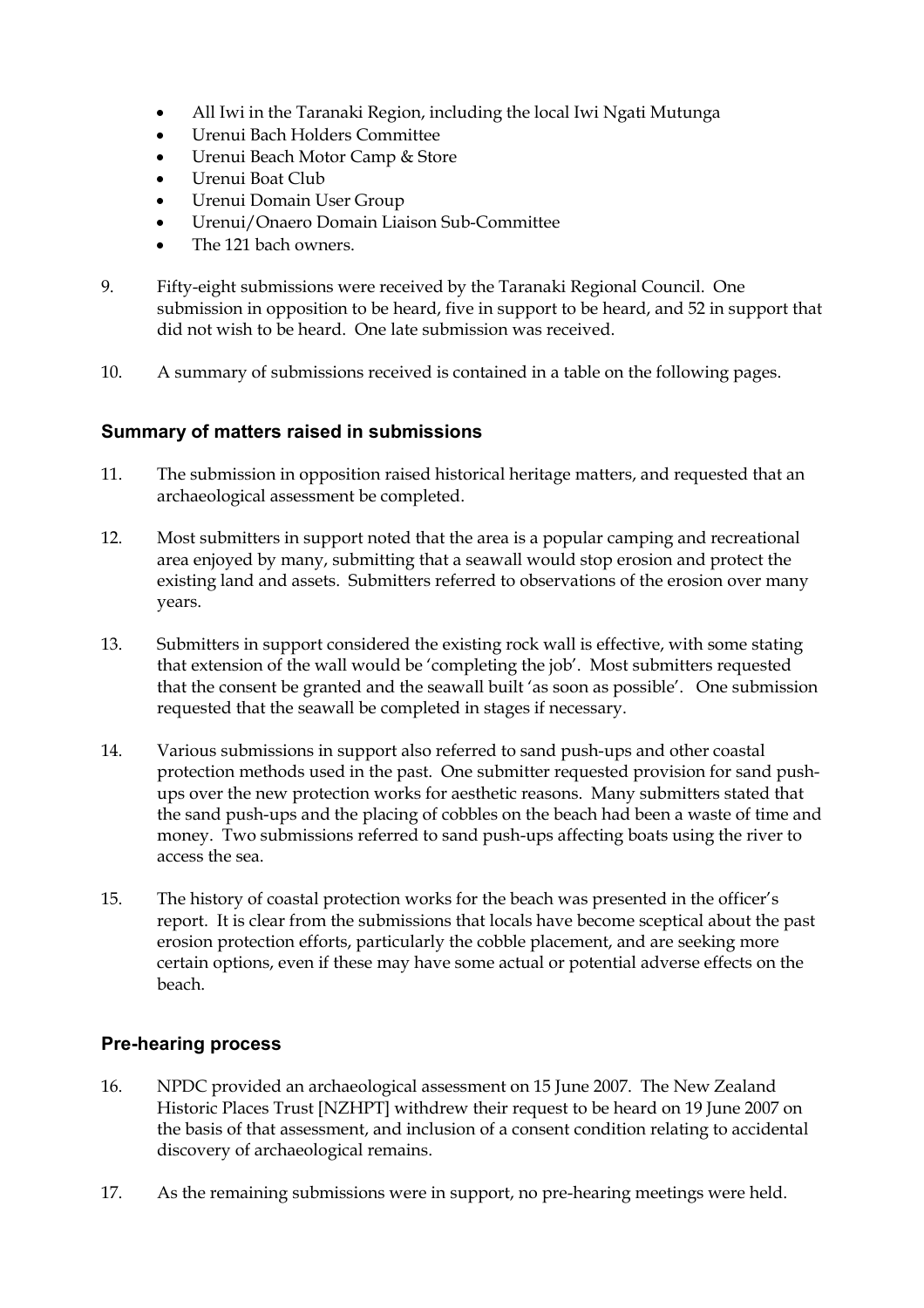| <b>Submitter</b>                                                                            | <b>Response</b> | To be          | <b>Summary of submission</b>                                                                                                                                                                                                                                                                                                                                                                                                                                                                                                                                                                                                                                                               |
|---------------------------------------------------------------------------------------------|-----------------|----------------|--------------------------------------------------------------------------------------------------------------------------------------------------------------------------------------------------------------------------------------------------------------------------------------------------------------------------------------------------------------------------------------------------------------------------------------------------------------------------------------------------------------------------------------------------------------------------------------------------------------------------------------------------------------------------------------------|
|                                                                                             |                 | heard<br>[Y/N] |                                                                                                                                                                                                                                                                                                                                                                                                                                                                                                                                                                                                                                                                                            |
| <b>New Zealand Historic Places</b><br>Trust<br>[contact persons: E Brooks<br>and L Paynter] | Opposition      | Y              | Do not believe the assessment of effects thoroughly addresses historical heritage matters. The AEE<br>states "no adverse effects on sites or areas of historical or cultural significance are anticipated";<br>however, there is no mention of evidence used to reach this conclusion, and Urenui Beach is an area<br>known to have considerable archaeological remains. NZHPT submits that the applicant should<br>commission an archaeological assessment. The NZHPT requests that the consent be declined, but will<br>review its position on receipt of an archaeological assessment.                                                                                                  |
| Laurie Jordan                                                                               | Support         | Y              | Supports immediate construction of the proposed rock wall.                                                                                                                                                                                                                                                                                                                                                                                                                                                                                                                                                                                                                                 |
| Roger & Tui Maxwell                                                                         | Support         | Y              | To protect the entire foreshore, provision of access to the beach, and suitable landscaping of the area.<br>Their reason for making the submission is the public domain area has wide public use (200 cars use<br>the beach road in the summer period), and service a variety of recreational uses. The submission<br>would be satisfied by approving the application, ensuring the design maximises access to the<br>foreshore, and ensuring that any adjacent trees do no affect the structure.                                                                                                                                                                                          |
| SW & MA Bailey                                                                              | Support         | Y              | To maintain an irreplaceable provincial asset that erosion will destroy. The submission notes that<br>individually Urenui's attractions are okay, but collectively they are superb. The submission lists the<br>attractions: beach, river, tidal mud flats, tent city, caravan park, baches, hall, camp, public facilities,<br>shop and caretaker, public green, golf course and club house, boat ramp, boat club, and bridge to<br>village. The submission notes that to remove any one would be a major loss and threaten the viability<br>and desirability of each asset. The submission would be satisfied by granting consent so NPDC can<br>build the structure as soon as possible. |
| Urenui Beach User Group<br><b>Monitoring Committee</b><br>[contact person: R Maxwell]       | Support         | Y              | Support all aspects of the application designed to protect the existing land at the foreshore and<br>proposals to facilitate beach access. Observations and detailed monitoring of the erosion of the<br>foreshore has been undertaken for decades, and the only solution to manage the erosion is to protect<br>the whole area with hard rock protection. The submission would be satisfied by granting the proposed<br>works, with provision for sand push-ups to aesthetically present the new protection works.<br>Consideration should be given to removing some of the stones deposited on the beach previously.                                                                     |
| Urenui Golf Club<br>[contact persons: J Clements<br>and R Maxwell]                          | Support         | Y              | To extend existing rock protection to protect the entire beach front from further erosion. Golf club<br>members have observed the performance of the existing protection works, which has stopped erosion<br>and retained the sandy beach, and believe they are an outstanding success. The consent should be<br>granted with suitable conditions so that suitable planting and sand management can be undertaken so<br>the activities of the area can be maintained.                                                                                                                                                                                                                      |
| Alan & Noeline Western                                                                      | Support         | N              | Would like to see the project completed as soon as possible                                                                                                                                                                                                                                                                                                                                                                                                                                                                                                                                                                                                                                |
| Anthony Robert Burn                                                                         | Support         | N              | Support completion of the rock wall to protect the coastline.                                                                                                                                                                                                                                                                                                                                                                                                                                                                                                                                                                                                                              |
| <b>Ash Peters</b>                                                                           | Support         | N              | To protect the beach and domain facilities for future generations to enjoy. The submission seeks the<br>extension of the rock wall to adequately protect the entire camp and domain.                                                                                                                                                                                                                                                                                                                                                                                                                                                                                                       |
| Brian & Nola McMillan                                                                       | Support         | N              | A necessary project to protect the popular camping and recreational area.                                                                                                                                                                                                                                                                                                                                                                                                                                                                                                                                                                                                                  |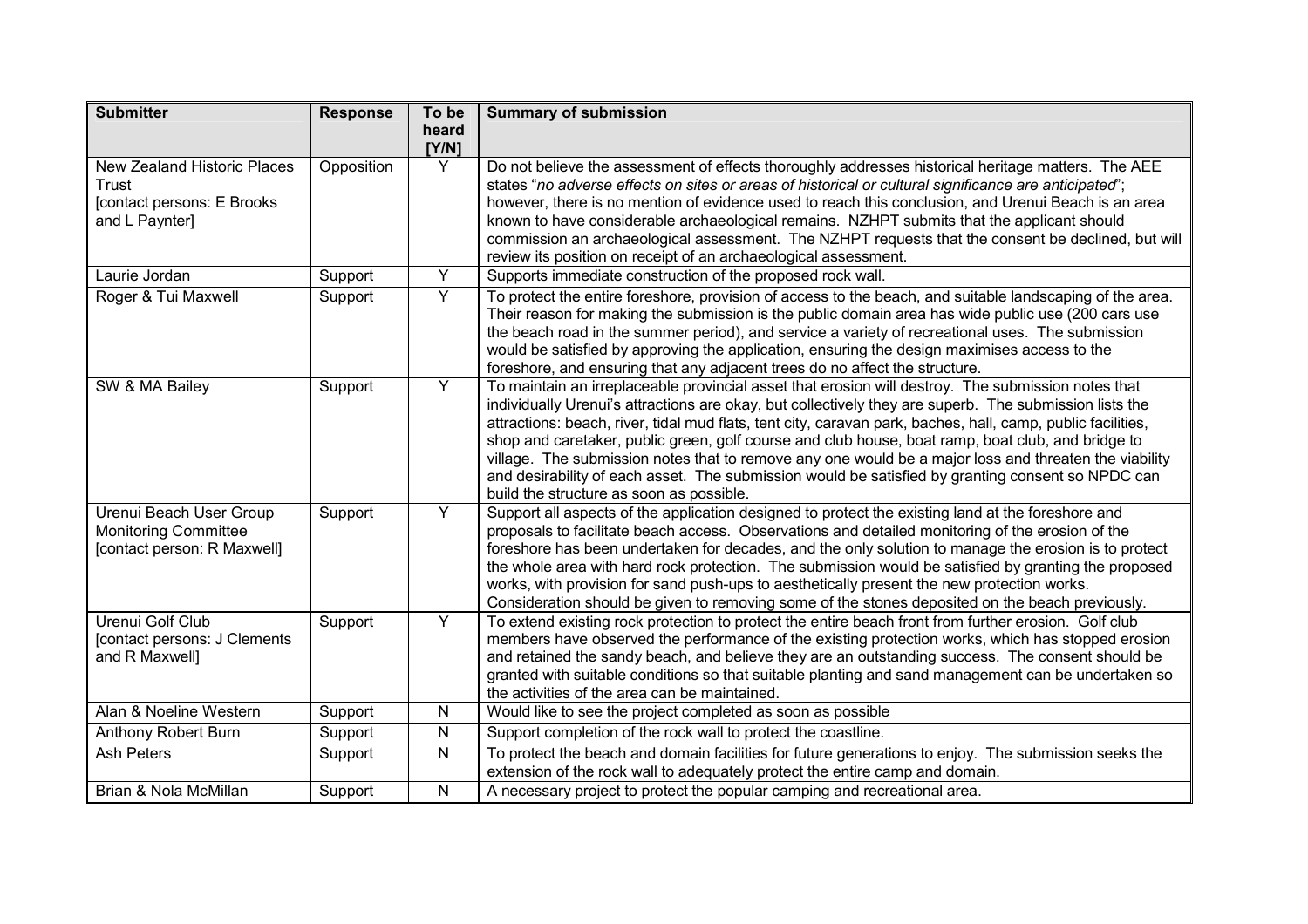| <b>Brodie McGill</b>                                          | Support | ${\sf N}$      | Building of the retaining wall is well overdue.                                                                                                                                                                                                                                                                                                                                                                                                                                                                                                                                                                  |
|---------------------------------------------------------------|---------|----------------|------------------------------------------------------------------------------------------------------------------------------------------------------------------------------------------------------------------------------------------------------------------------------------------------------------------------------------------------------------------------------------------------------------------------------------------------------------------------------------------------------------------------------------------------------------------------------------------------------------------|
| Carla Moore                                                   | Support | $\mathsf{N}$   | To support finishing the rock wall to prevent any further erosion/damage. Wants to know the holiday<br>retreat will be around to stay.                                                                                                                                                                                                                                                                                                                                                                                                                                                                           |
| Claude Pattinson                                              | Support | $\mathsf{N}$   | Supports building the wall at the earliest opportunity to ensure the future of the resort. Considers that<br>money has been wasted on bulldozing up sand which has ended up out at sea.                                                                                                                                                                                                                                                                                                                                                                                                                          |
| <b>Clifton Community Board</b><br>[contact person: I Vickers] | Support | $\overline{N}$ | To allow the necessary length of sea wall to be completed or completed in stages should this be<br>necessary. As representatives of the local community, the Clifton Community Board see the wall<br>protection is the most practical method of controlling erosion damage by the sea, which has been<br>proved by the first stage of a rock wall. A staged construction programme would facilitate any funding<br>difficulty in any one year, but not over a two to four year period. Concerns relating to sea erosion at the<br>Urenui Domain have been observed by the Community Board for a number of years. |
| <b>Colin Clarke</b>                                           | Support | $\mathsf{N}$   | Further erosion will take place if do not complete the rock wall.                                                                                                                                                                                                                                                                                                                                                                                                                                                                                                                                                |
| D West                                                        | Support | $\mathsf{N}$   | To halt erosion.                                                                                                                                                                                                                                                                                                                                                                                                                                                                                                                                                                                                 |
| Darcy & Juliette Mace                                         | Support | $\overline{N}$ | Consultation, research and studies over a period of time support this method to control coastal erosion<br>at Urenui. All other erosion control methods implemented to the west of the existing rock wall have<br>failed, and completion of the boulder rock wall is essential in preventing ongoing erosion, as<br>demonstrated by the existing rock wall. Seeks acceptance of the application in its entirety, and<br>immediate commencement including damage created by sand push-ups that have drastically restricted<br>river access for boating.                                                           |
| David & Pauline Barr                                          | Support | $\overline{N}$ | To avoid further erosion at the Urenui Beach Domain.                                                                                                                                                                                                                                                                                                                                                                                                                                                                                                                                                             |
| Dean Larsen & Carla Moore                                     | Support | $\mathsf{N}$   | Completion of the wall to protect existing land and baches on the domain.                                                                                                                                                                                                                                                                                                                                                                                                                                                                                                                                        |
| Derek & Joan Moles                                            | Support | $\mathsf{N}$   | To ensure that the rock wall at Urenui goes ahead and gets completed so that the bach holders and the<br>Councils investments are not eroded away.                                                                                                                                                                                                                                                                                                                                                                                                                                                               |
| Des Mahon & Jill Walsh                                        | Support | $\overline{N}$ | Can see how well the rocks already in place are working, with more sand appearing since the wall was<br>put in place.                                                                                                                                                                                                                                                                                                                                                                                                                                                                                            |
| DH Lepper                                                     | Support | $\mathsf{N}$   | Erosion will take baches if do not complete the wall.                                                                                                                                                                                                                                                                                                                                                                                                                                                                                                                                                            |
| Elma Florette Honeyfield                                      | Support | $\mathsf{N}$   | To halt the ongoing erosion. Submitter is a bach owner and over 20 years has been astounded at the<br>amount of land lost. Seeks consent to be granted to protect the beach for the future, and without more<br>valuable time being lost.                                                                                                                                                                                                                                                                                                                                                                        |
| <b>Fiona Peters</b>                                           | Support | N              | To ensure the protection and enjoyment of the beach, domain, and the facilities at Urenui for now and<br>future use. Seeks extension of the rock wall to give adequate protection for the entire Urenui domain.                                                                                                                                                                                                                                                                                                                                                                                                  |
| Gail Lea Parr                                                 | Support | $\mathsf{N}$   | The unique qualities of Urenui domain would be diminished considerably for all current and future users<br>if it is destroyed by the sea. Seeks extension of the rock wall to give more than adequate protection.                                                                                                                                                                                                                                                                                                                                                                                                |
| Gary Brown                                                    | Support | $\mathsf{N}$   | Completion of the wall as soon as possible. The land will continue to erode if action to build the wall is<br>not taken.                                                                                                                                                                                                                                                                                                                                                                                                                                                                                         |
| Geoffrey Davidson                                             | Support | $\mathsf{N}$   | Supports erection of a boulder rock wall to the river mouth and up the river. The existing rock wall is<br>working well, and any further delay could cause ongoing loss of the domain. Metal previously<br>deposited on the beach and sand from the river mouth/bay area should be used in the rock wall.                                                                                                                                                                                                                                                                                                        |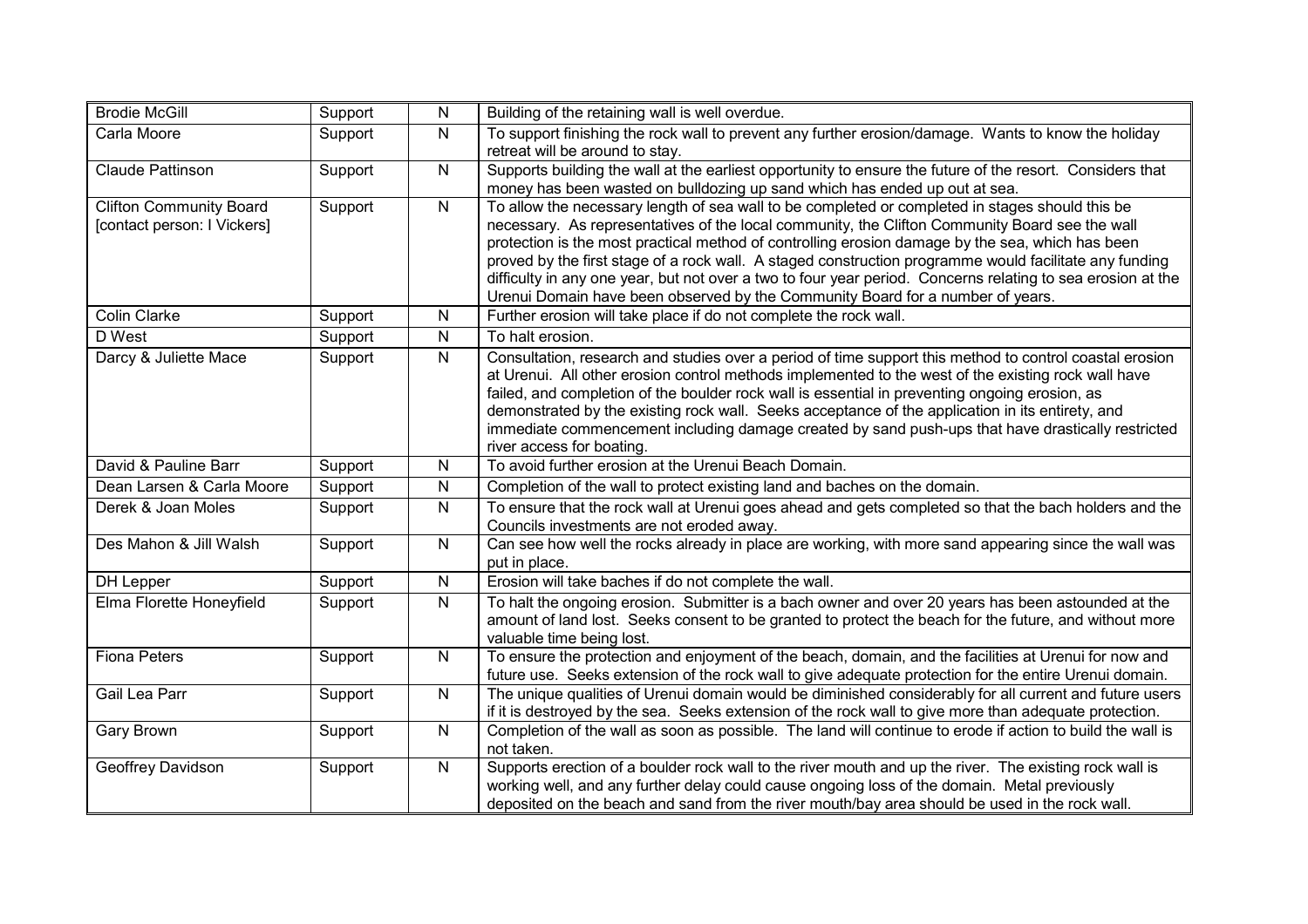| lan Larsen               | Support | N              | Wants the job to be completed before there is more land erosion, and to avoid costs of temporary<br>measures. Seeks for the wall to be finished with no conditions.                                                                                                                                                                                                                                                                                        |
|--------------------------|---------|----------------|------------------------------------------------------------------------------------------------------------------------------------------------------------------------------------------------------------------------------------------------------------------------------------------------------------------------------------------------------------------------------------------------------------------------------------------------------------|
| Ian Noel Bullock         | Support | N              | To ensure the foreshore camping and recreational facilities can be kept safe and intact for the future                                                                                                                                                                                                                                                                                                                                                     |
| Ian Parker               | Support | N              | Completion of the wall as soon as possible to stop erosion.                                                                                                                                                                                                                                                                                                                                                                                                |
| Jason Quickenden         | Support | N              | Installation of rock wall to stop erosion of Urenui Beach. It is costing rate payers money to try and keep<br>the beach with no rock wall.                                                                                                                                                                                                                                                                                                                 |
| Jo Pattinson             | Support | $\mathsf{N}$   | Vital to protect a public asset used by many. Supports an early start to the project. Considers the past<br>five years of pushing up sand have been a waste of money.                                                                                                                                                                                                                                                                                      |
| John & Carolie Lundt     | Support | $\overline{N}$ | So the protecting rock wall can be continued to avoid further erosion to the outstanding seafront<br>reserve, and for the work to be done as soon as possible to avoid further cost increases. Wants the<br>wall to be completed with no ongoing restrictions.                                                                                                                                                                                             |
| John & Noeline Prankerd  | Support | $\mathsf{N}$   | Urenui Beach and camping ground is one of the biggest and best in Taranaki, and the golf course and<br>bach area make it one of the most popular. Requests the consent be granted so the wall could be built,<br>which would save money being spent on pushing sand up.                                                                                                                                                                                    |
| John Bramley             | Support | $\mathsf{N}$   | Believes the seawall and boat ramp should be started immediately for the following reasons: the<br>Council and local residents should work together to make decisions that stop the erosion caused by the<br>sea in Taranaki; ongoing erosion is devaluing prices of baches in the domain; sand relocation is a<br>waste of money, and is causing more erosion; and sand relocation places at greater risk the boats<br>using the river to access the sea. |
| John Larmer              | Support | $\mathsf{N}$   | Completion of the wall before more erosion occurs. Requests the wall be finished to a similar standard<br>as the existing wall.                                                                                                                                                                                                                                                                                                                            |
| Justin Lundon            | Support | N              | To conserve the existing coastline. Wants the seawall to be erected with no conditions.                                                                                                                                                                                                                                                                                                                                                                    |
| <b>Karen Bullock</b>     | Support | N              | So that the foreshore camping and recreational facilities can be kept safe and intact for the future.                                                                                                                                                                                                                                                                                                                                                      |
| Kathleen Marion May      | Support | N              | So that an extended rock wall be put into place as soon as possible and be maintained by the district<br>council. Urenui Beach is a facility that is enjoyed by the community, and there have been many<br>meetings, consultants fees and poor advice over the years, for example the placing of small stones on<br>the beach. The existing rock wall has had a much better effect to stop further erosion.                                                |
| Kenneth & Shirley Butler | Support | $\mathsf{N}$   | The submitters have a bach and are concerned at the amount of erosion over the last 30 years. The<br>wall needs building before more erosion endangers the camp site.                                                                                                                                                                                                                                                                                      |
| Kerry Larsen             | Support | $\mathsf{N}$   | To complete the unfinished existing seawall, to stop wasting money on temporary measures, and to<br>protect the coastline from further erosion. Asks for completion of the rock wall as soon as possible with<br>no conditions.                                                                                                                                                                                                                            |
| Malcom McKercher         | Support | $\mathsf{N}$   | To ensure the protection and enjoyment of the beach, domain, and the facilities at Urenui for now and<br>future use. Wants extension of the rock wall to give adequate protection for the entire Urenui Domain.                                                                                                                                                                                                                                            |
| Margaret Hurley          | Support | ${\sf N}$      | Bach is getting too close to the erosion. The present seawall has proved invaluable. Wants<br>construction of the continued wall to start very soon.                                                                                                                                                                                                                                                                                                       |
| Mary West                | Support | $\mathsf{N}$   | To stop the erosion, that is getting worse. Other things have been tried to no avail, and this is the best<br>thing that can be done for all concerned.                                                                                                                                                                                                                                                                                                    |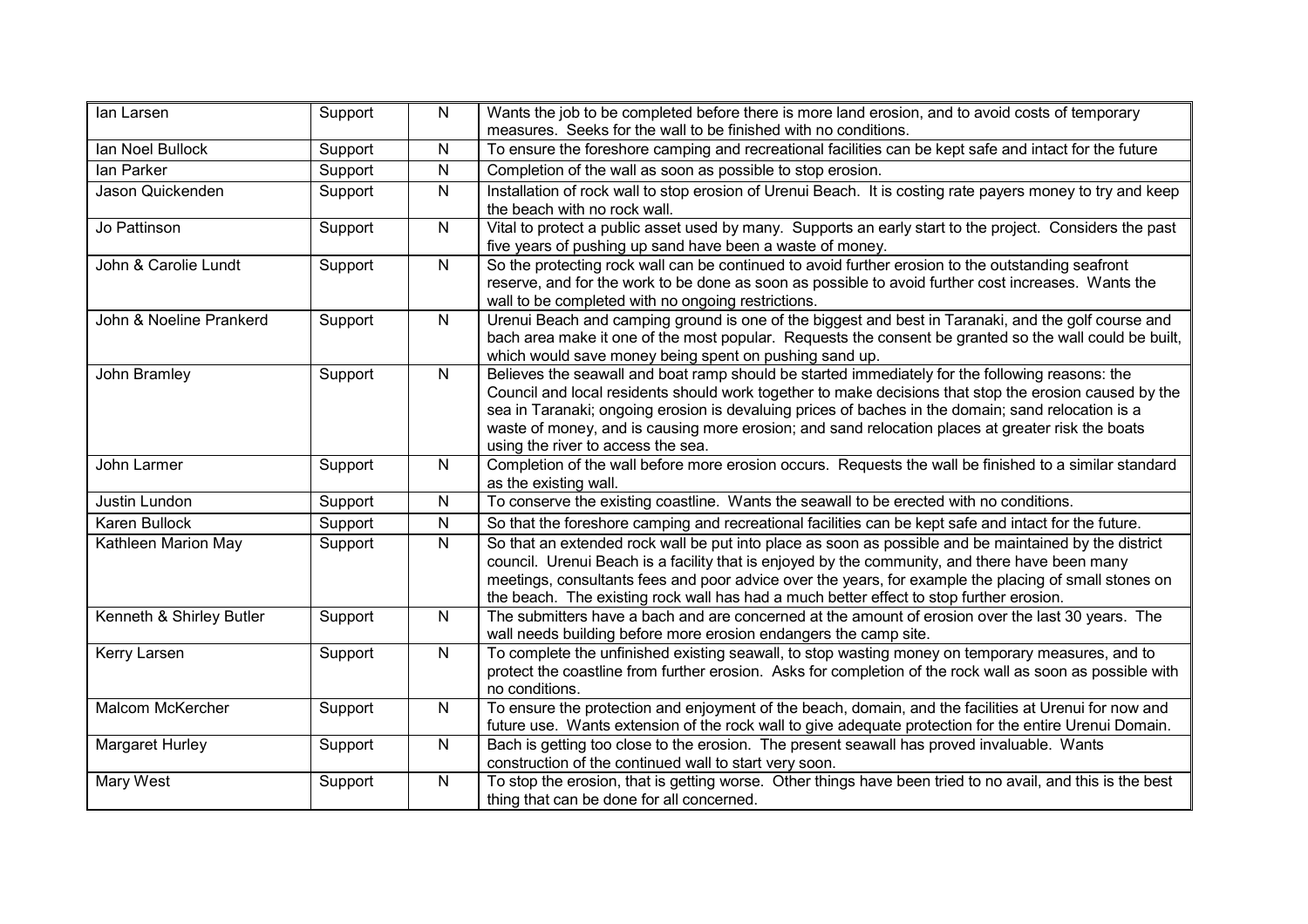| Neil & Andrea McMillan                                         | Support           | N | To continue the rock wall along the entire beach to protect campers and dwellings.                                                                                                                                                                                                                                                                                                                                          |
|----------------------------------------------------------------|-------------------|---|-----------------------------------------------------------------------------------------------------------------------------------------------------------------------------------------------------------------------------------------------------------------------------------------------------------------------------------------------------------------------------------------------------------------------------|
| Neil & Bev Larsen                                              | Support           | N | To complete the existing rock wall as soon as possible to protect the valuable asset, and avoid<br>continuing push-up costs.                                                                                                                                                                                                                                                                                                |
| Rex & Jane Phillips                                            | Support           | N | Final completion of rock wall, and finishing the job before land is lost.                                                                                                                                                                                                                                                                                                                                                   |
| Richard & Anne Jordan                                          | Support           | N | To save and secure the domain for the foreseeable future.                                                                                                                                                                                                                                                                                                                                                                   |
| <b>RJ Avery</b>                                                | Support           | N | Further erosion is evident where the wall stops, and completion would protect the remaining reserve.                                                                                                                                                                                                                                                                                                                        |
| <b>Russell Moore</b>                                           | Support           | N | This wall should have been completed when the first part was done.                                                                                                                                                                                                                                                                                                                                                          |
| <b>RW &amp; CP Swindlehurst</b>                                | Support           | N | Support protection of domain area, and their bach, from further erosion.                                                                                                                                                                                                                                                                                                                                                    |
| Sally Moore                                                    | Support           | N | To complete the stone wall, and get the job finished, to stop further erosion.                                                                                                                                                                                                                                                                                                                                              |
| Selwyn & Shellie Vesty                                         | Support           | N | Necessary project to protect popular camping and recreational area.                                                                                                                                                                                                                                                                                                                                                         |
| Stephen Houghton                                               | Support           | N | Rock wall built in 2003 works extremely well and the continued destruction of the foreshore through to<br>the river mouth will have a disastrous effect on the camp if no preventative measures are taken. Metal<br>on the beach put there by the NPDC some years ago should be used, and sand in the river mouth<br>should be used in construction of the new wall.                                                        |
| <b>Strangers Corner Trust</b>                                  | Support           | N | Protection of an extremely valuable natural Taranaki asset. Seeks granting of the consent to allow<br>construction immediately.                                                                                                                                                                                                                                                                                             |
| <b>Trevor Downing</b>                                          | Support           | N | Necessary project to protect this popular camping and recreational area.                                                                                                                                                                                                                                                                                                                                                    |
| Urenui Bach Holders<br>Association<br>[contact person: J Mace] | Support           | N | Urenui Camp is appreciated by many as a great kiwi holiday asset, and that coastal erosion is a major<br>problem which must be addressed without further delay. No one wants to see further erosion when the<br>existing wall has proved the method of erosion control at Urenui. Enable NPDC to proceed without<br>delay.                                                                                                  |
| William David May                                              | Support           | N | Installation of a rock wall to protect the foreshore from further erosion. Urenui Beach is a valuable<br>community asset enjoyed by thousands of visitors every year and must be protected. The benefits of a<br>rock wall as proposed can be seen at Bell Block and East End Beaches, and the existing wall has been<br>very effective with no detrimental effect to the beach. Proceed with the wall as soon as possible. |
| Susan Maree McMillan                                           | Support<br>(late) | N | Support protecting the existing coastline and the Urenui Domain.                                                                                                                                                                                                                                                                                                                                                            |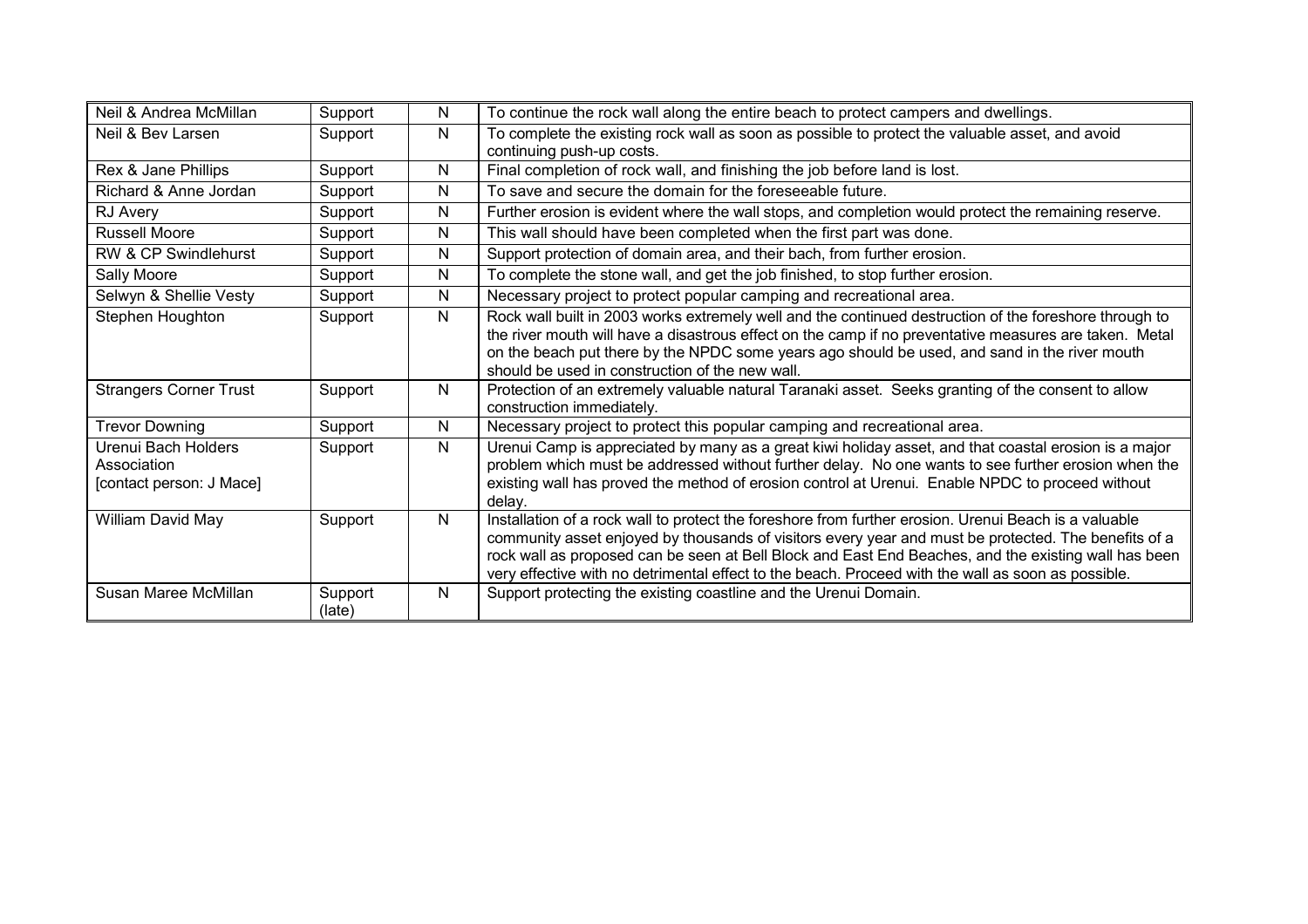## **Procedural matters**

- 18. The Chairperson, Cr David Lean, opened the Hearing, noting that the Hearing was being held pursuant to sections 100, 101, 117 and 118 of the Act. The Hearing Committee [the Committee] is delegated the power to make recommendations to the Minister of Conservation.
- 19. Cr Lean introduced members of the Committee, and welcomed the applicant, submitters and Council staff and asked parties to introduce themselves.
- 20. Cr Lean outlined the hearing process, noting that submissions would be taken as read, but that submitters were welcome to amplify on any points they wished to. Cr Lean also noted that proceedings were being recorded.

## **Summary of evidence heard**

21. The Committee heard evidence from the applicant, expert witnesses, submitters, and the Council's reporting officers. The following is a summary of the evidence heard.

### **Evidence of the applicant**

- 22. **Mr Mitchell Dyer** [consultant for NPDC] outlined his role in the preparation of the Assessment of Environmental Effects [AEE] and stated that the AEE can be taken as read. However he drew attention to some key points from the AEE, being:
	- There has been a very long history of erosion at Urenui Beach and there has been an equally long period of community deliberation as to the options and appropriate methods to mitigate that erosion;
	- There have been numerous options tried, starting with trying to protect Lion Rock, renourishment of the beach and erection of a seawall at the eastern end of Urenui Beach;
	- Management of the western end of the beach has been attempted by sand push-ups, which is an on-going effort, and although there is a fore dune there it cannot be considered natural. The on-going push-ups are untenable in their current form;
	- There is a very strong community feeling with respect to protecting the key amenity asset of Urenui Domain. This is reflected in the application by NPDC today.
- 23. **Mr Jeff Bondy** [NPDC] noted that the applicant's reaction to the officers' report is that it is generally well researched, thorough and balanced although there are some issues identified around beach access and amenity, and proposed mitigation which is inappropriate.
- 24. Mr Bondy also drew the Committees attention to the following:
	- Regarding the existing status of the sandy beach, only at high tide is it readily useable for access between the high water mark and the bank down to the domain;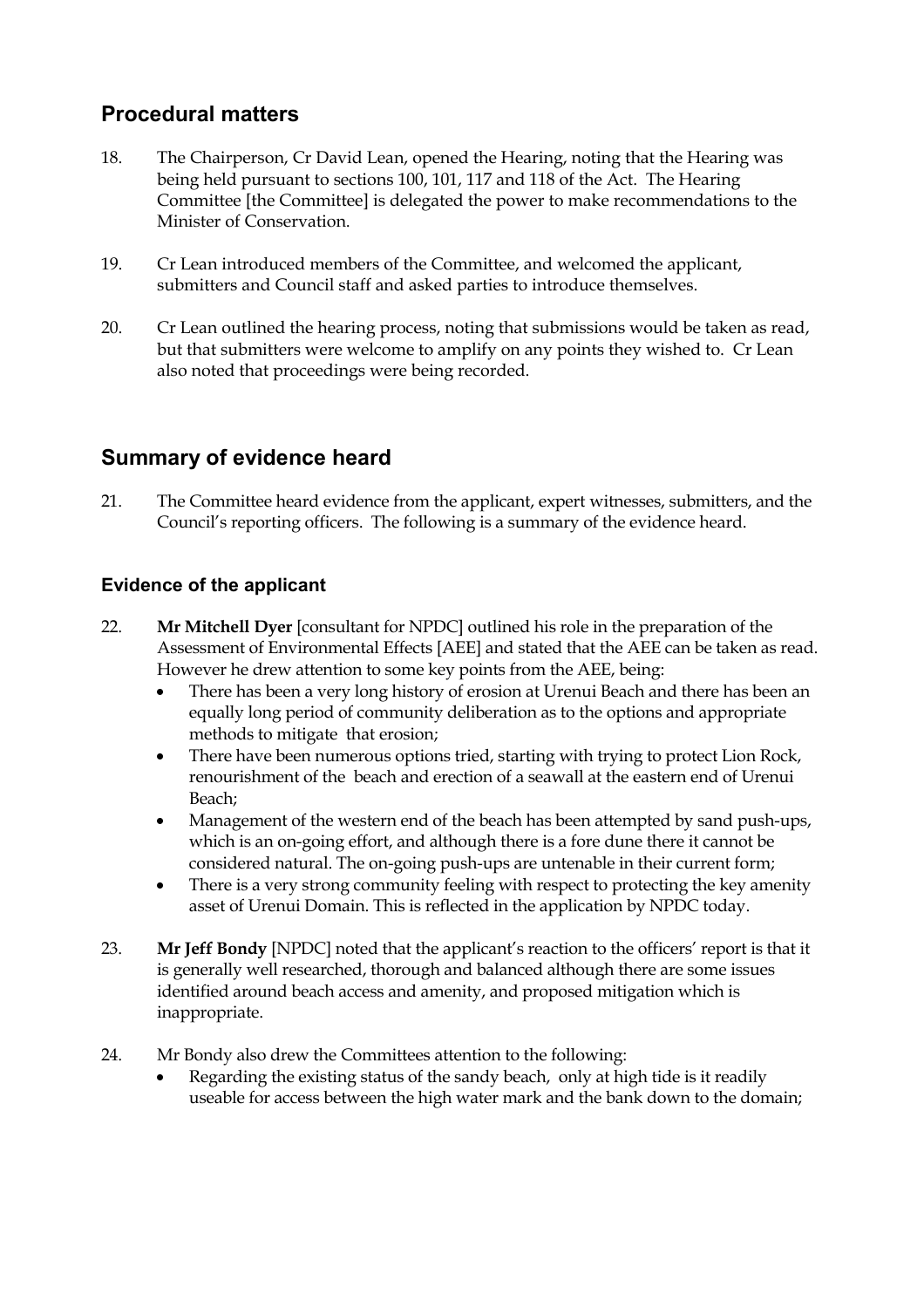- Low tide access is available to the beach and this will continue to be the case after the construction of the seawall;
- Fencing designed to prevent passage through the areas of erosion currently limits access to and from the beach;
- There is existing timber step access which is vulnerable to damage. Access after construction of the seawall will be enhanced with three points of access including a small dinghy launching ramp;
- Sand push-ups, which currently disrupt access along the beach, will no longer be required. They are ineffective and expensive in any case;
- The effect of the planting of the dunes is prevented by recent erosion and sand pushups. On the currently exposed dunes there is difficulty in the initial establishment of vegetation and in such a setting mitigation cannot be justified;
- The issue of global warming and rising sea levels was introduced in the context of the appropriateness of the seawall design. If it is raised here it also needs to be raised in the context of beach access. After the eventual and inevitable rise of sea levels of any measurable amount there will be no sandy beach at high or low tide. The seawall proposal, capable of modification provides a resistance to the rising sea levels;
- Access along the foreshore is available along the sealed access road and across the grassed area at the edge of the golf course so NPDC questions the need for an additional path as proposed in the officers' report;
- The suggestion that the existing seawall, which is subject to a previous resource consent, should attract mitigation measures under this consent is disingenuous and possibly outside the provisions of the Resource Management Act.
- Adverse effects on the area are not sufficient to require any mitigation;
- The open-ended mitigation requirement proposed in the officers' report, which put the onus on the applicant to initiate mitigation measures with no scope and no guidelines, is unacceptable.
- 25. Mr Dyer then presented further evidence. He emphasised that NPDC opposed conditions 13, 14 and 15 of the officers' report for the following reasons:
	- No need to provide a public walkway as the public already have the right to walk freely throughout the domain;
	- Urenui Beach is already highly modified and contains little remaining natural character. The proposed boulder rock rip rap is the most natural form of coastal erosion protection and is a form of protection accepted by the Taranaki community. The existing Urenui fore dune is not a natural feature but has been highly modified through historic removal of dune vegetation and capping with clay, and the Urenui Beach foreshore relies on artificial sand push-ups to retain its limited useful function;
	- The key amenity is considered by the community to be that of the public use of the Urenui Domain. NPDC propose to protect that key public amenity through the proposed seawall;
	- The proposal is considered to have specifically provided for the protection of amenity and to fit with the natural form, function and natural character of the local coast;
	- Additional uncertain mitigation as is currently being recommended by the consent conditions is strongly opposed by NPDC ;
	- The potential additional cost of the mitigation as required by proposed conditions 13 to 15 of the officers' report, may tip the cost of the project such that the proposal will not proceed;
	- The protection of the key and highly valued community amenity asset of the Urenui Domain is reflected in the strong number of public submissions in support of the proposal to protect it;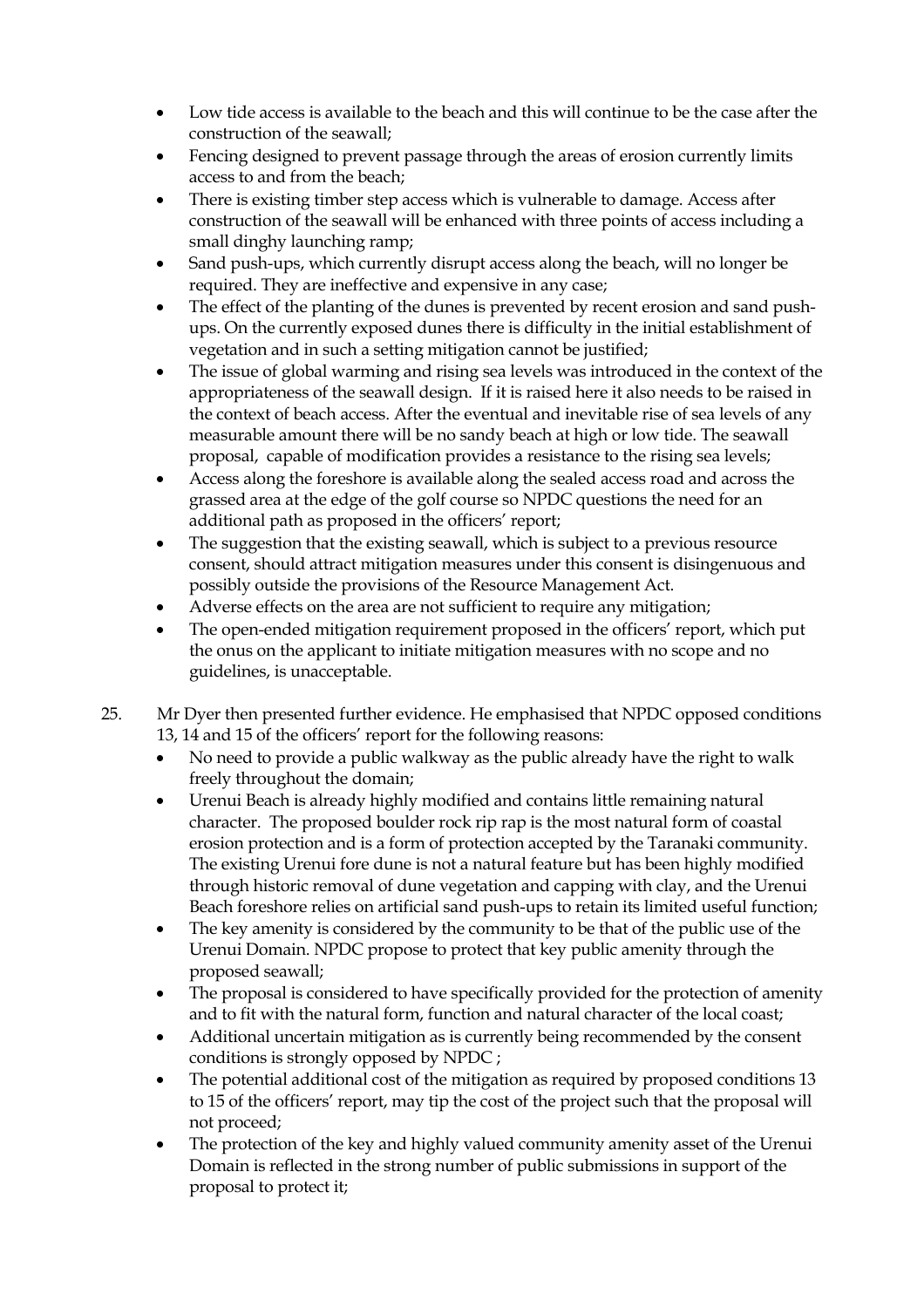- NPDC request that the requirement for mitigation be omitted from any recommendation to allow the application. Should it remain it needs to be specified and clear, not open-ended and uncertain.
- 26. In response to a query from Mr Heerdegen regarding the use of existing Spinifex and Pingao in the area for mitigation, Mr Dyer responded that the NPDC has a strong dune planting network and operates Coast Care groups throughout the district. He stated that he is confident that where it can be recovered and reused it will be.
- 27. Cr Lean acknowledged the original application and thanked the applicant for providing the additional information for the Committee's consideration.

### **Evidence of submitters**

- 28. Cr Lean noted the presence of the submitters and the submission in opposition by the New Zealand Historic Places Trust, which was to be heard, but had subsequently been withdrawn. He also noted the additional 54 submissions in support of the application who do not wish to be heard, and the late [invalid] submission that was received.
- 29. **Mr Bill Bailey** confirmed his support for the proposed rock wall; however, he had concerns regarding clause 8.5 of the application, the wording of which is designed to provide vehicular access to Urenui Beach for the launching of small boats. Mr Bailey stated that situating a third access way in front of the public toilets is a good idea and should be provided for but the Committee should give substantial thought to the effect of it. Mr Bailey expressed concerns that the boat ramp would promote the use of motorised craft, such as jet skis, which would be incompatible with other uses of the beach area and immediate coastal environment.
- 30. **Mr Laurie Jordan** advised that he was here to add his voice to submitters in support of the proposed seawall. Mr Jordan briefly described his interest in the area and how he has watched the erosion effects in the area since 1970. Mr Jordan stated how he has seen the failure of previous NPDC protection attempts and drew the attention of the Committee to the photo in the engineer's report, which shows the erosion over the years. Mr Jordan emphasised that the Committee had a responsibility to preserve what is there for the future and that the rock wall is a proven method and will do that.
- 31. Mr Heerdegen asked Mr Jordan if he could describe what the beach looked like in 1970. Mr Jordan replied that the foreshore and sand dunes were much further forward. Mr Jordan further described an old railway line stake at the eastern end of the beach, now in the surf, that marked the previous extent of the beach.
- 32. **Mr Roger Maxwell** expanded on Mr Jordan's description of the area. Mr Maxwell stated that Lion Rock was critical as it protected the eastern end of the beach. When it collapsed it led to a dramatic speeding up of erosion at the beach.
- 33. Mr Maxwell then presented his evidence. He opened his submission by stating that he was speaking to his own submission, the Urenui Beach User Group Monitoring Committee [UBUGMC] and the Urenui Golf Club submissions. Mr Maxwell also introduced two more members of the UBUGMC, Mr Ian Vickers, who is the Chairman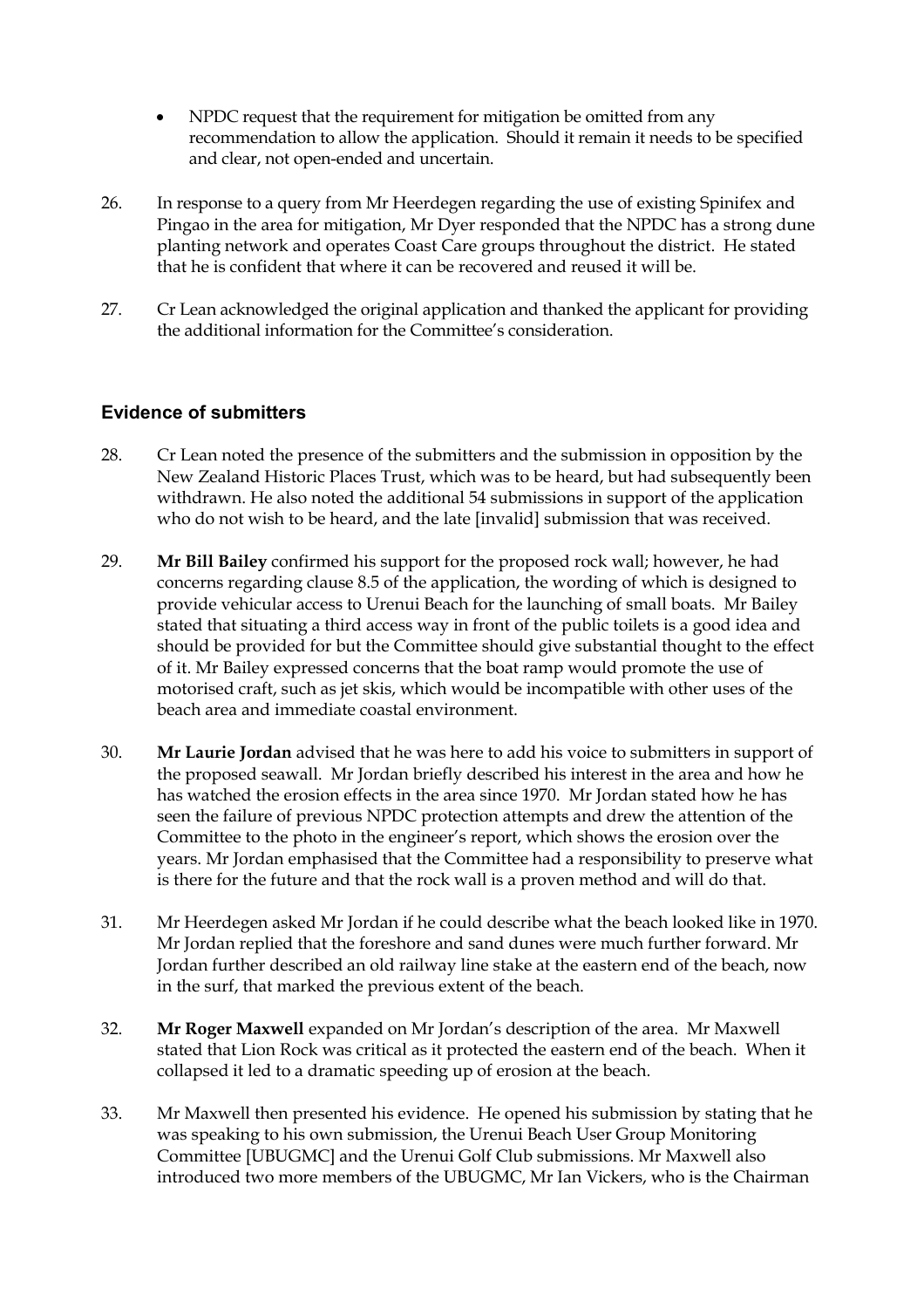of the Clifton Community Board and active in the Urenui Domain management, and Mr Neil Larsen, who is a long-term bach owner in the area, a supporter of the Coast Care programme and has recently received a citation from the New Plymouth District Council for his work in helping to restabilise fore dunes and the foreshore.

- 34. Mr Maxwell outlined that the UBUGMC was set up by the NPDC to assist in maintaining links with the community and to act as advocates for the community in matters relevant to foreshore protection. The UBUGMC represents the interests of all the beach and domain users, and acts as a monitoring group on changes occurring at the beach. The group also maintains detailed written and photographic records of events and changes in the coastal area.
- 35. Mr Maxwell described the area as the 'jewel in the crown' of coastal community assets in the Taranaki region. The level of popularity can be measured by the approximate 2000 vehicles per day in summer that use the no exit road. Approximately 3000 individuals pay green fees at the Urenui Golf Club in addition to the regular use by the 350 members.
- 36. Mr Maxwell stated that the UBUGMC was in full agreement with the intention of the application but do have some differences on minor details on how the protection is carried out, how works are designed and their effect and appropriate mitigation measures.
- 37. Mr Maxwell also stated that there was general endorsement of the officers' report but did have the following areas of comment and/or critique:
	- Limited foreshore access at high tides which needs to be taken into account when discussing beach access post-wall construction. In most tidal conditions there will be access, but it is just in a real high tide that access may be blocked. It is the case now and has been the case historically. Access at the eastern end of the beach has always been: via constructed ramps, around the river, or people jumping over what foreshore bank there was at the time causing more erosion;
	- Monitoring of the existing sea wall indicates that it is very stable, with minor toe movement and just minor scouring at five sites by peak waves overtopping in extreme storm conditions. One of those sites is at the end of the existing structure;
	- The existing wall was designed for overtopping in peak storm conditions. It is manageable and only occurs on occasions;
	- End-wall effects are more a product of the beach dynamics and profile than the existing rock wall;
	- In normal tidal conditions the sand push-ups offer some protection, but new erosion of the foreshore scarp occurs at peak storm conditions. The volume of sand on the beach varies considerably over time and location;
	- The group has participated in discussions about alternative methods of protection and has on occasion challenged advice given to NPDC. The recommendation to dump shingle /cobbles has also had adverse results including dislodging sand, destroying the beach as an amenity and discouraging bathing on the open beachfront because of the concentration of stone in the surf line;
	- Valuable public land is threatened during episodic damage;
	- Since the existing sea wall has been constructed there has always been sand in front of the wall. This is contrary to earlier expert advice. However, sand does come and go on the beach;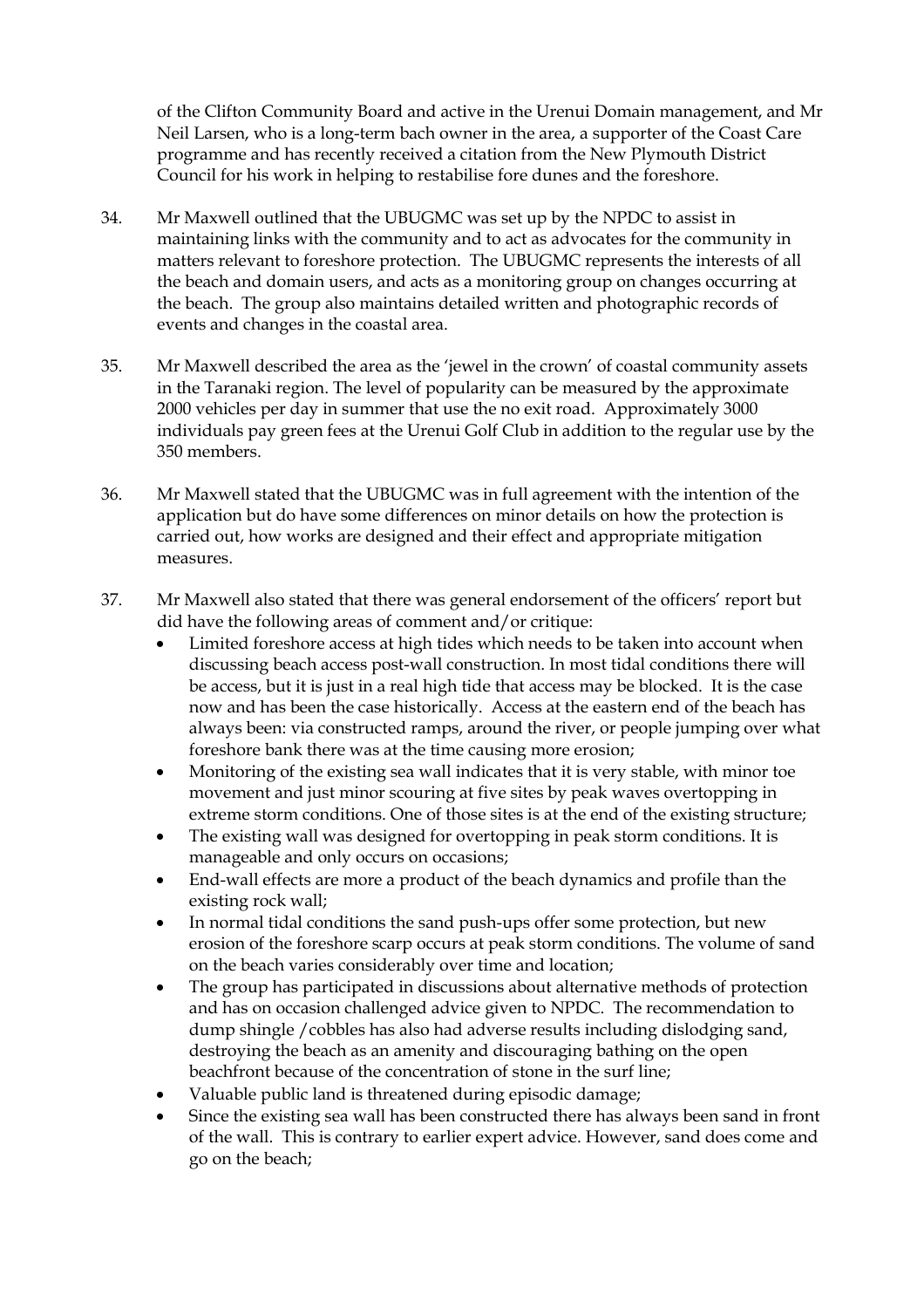- The group advocates for an emergency access point to be incorporated with the pubic access. It is not intended that larger boats use this access. The groups preference is for public access points to be built into the rock design because the damage from logs makes other structures impractical;
- The group question whether the American Coastal Design Manual is a good benchmark for the design of the seawall given the proven performance of the existing wall;
- The earlier wall design allowed for overtopping in extreme events. Experience shows that this is manageable and any damage can be easily rectified. The group believes the secret is to grow kikuyu at the crest of the wall as it withstands salt spray, public wear and forms a solid mat;
- The rock mass has been adequate for the existing wall and allows the rocks to knit together increasing the stability of the structure. The group believe the slumping referred to in the existing wall is more a reflection of the settling of fill behind the wall rather than a failure of the structure;
- The relatively sheltered location of the new structure is a reason why the group questions the need for the additional foundation support of the new wall given the performance of the existing structure;
- The group has consistently recommended that further protection should be carried out in a staged process. This is in recognition of the vulnerable part of the beachfront yet to be protected and acknowledge that there are financial considerations. The group state that, if necessary, three stages of construction could be employed, with the first 100 metres being the area most vulnerable to the peak episodic storm conditions;
- At high tides there is very limited beach access under natural conditions;
- The group believes construction should coincide with a low tide sequence and avoid the busy holiday periods;
- The group is in general agreement with the conclusions on effects on adjacent property. As most damage is done by peak storms, the end wall effect is minor in this particular location;
- Public access is important but the public does not currently have access to the top of the beachfront due to sand push ups. This is fenced off and protected by a row of trees. This is why access paths are an important part of the design but believes the creation of a walkway on top of the new rock wall is not appropriate or necessary and they are in support of NPDC's submission that it is not required; and
- Based on the group's experiences and careful weighing up of the coastal protection alternatives, they believe the proposed rock wall is the best possible option.
- 38. Mr Maxwell then stated that the UBUGMC was in support of the conditions of the officers' report with the following reservations or opposition:
	- Recognition should be given that sea wall overtopping on occasions is acceptable and manageable;
	- More construction flexibility should be allowed for. The area is readily accessible for construction as long as the identifiable busy periods are avoided;
	- They do not believe a public walkway immediately landward of the structure is necessary; and
	- Suitable reinstatement in the immediate area of the works should be adequate mitigation. For example, sand push-ups over the new structure and appropriate reinstatement of the affected area.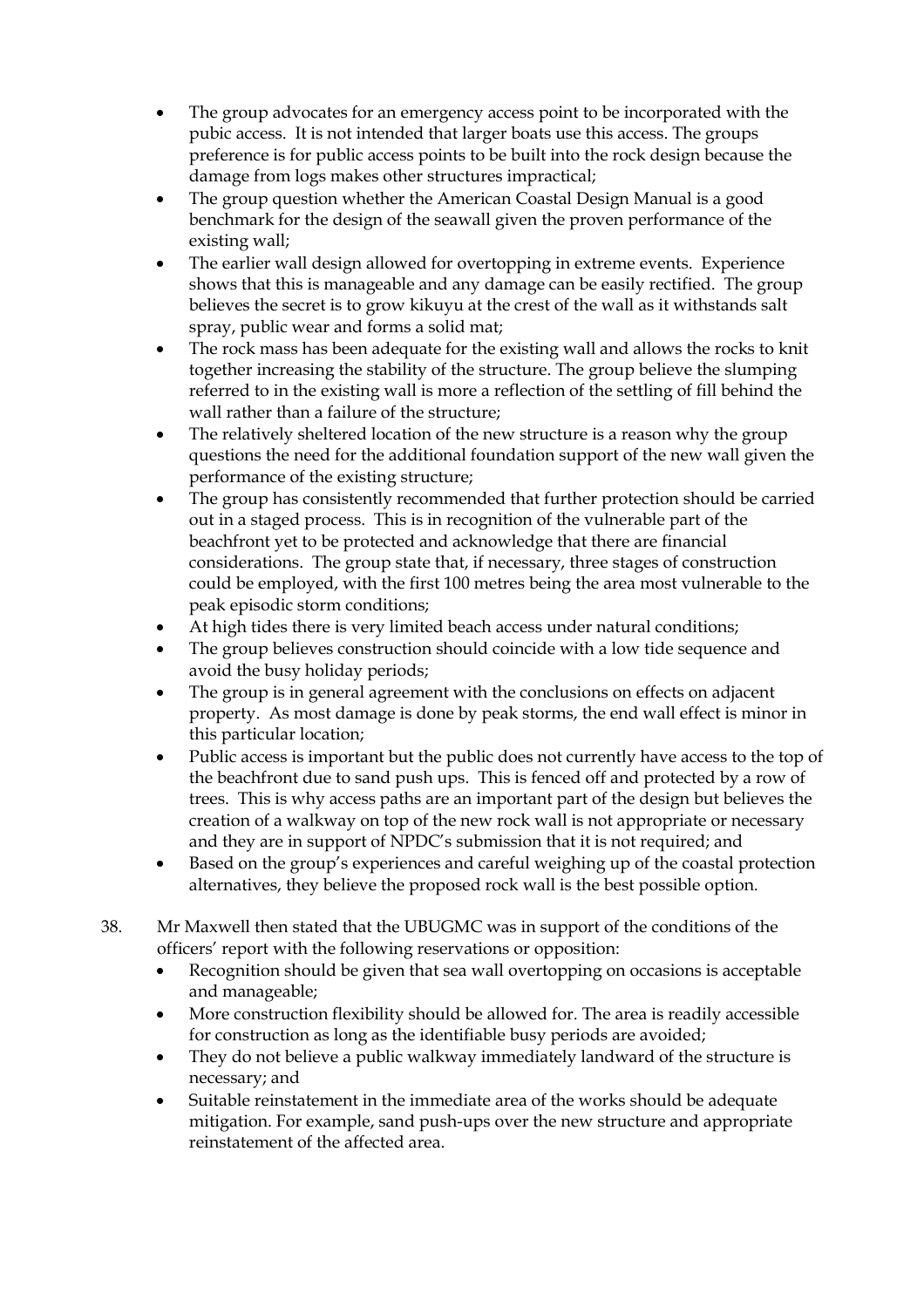- 39. Mr Maxwell concluded that on behalf of the community they were in support of the issuing of the consent to allow the work to be commenced as soon as possible, with the minor reservations as stated above.
- 40. Cr Lean queried at what point the 100 metres began. Mr Maxwell replied that it is the unprotected area, from the end of the existing seawall.
- 41. Cr Lean sought clarification on the group's views on proposed condition 13 regarding the provision of a public walkway. Cr Lean stated his understanding is that the walkway would be on the landward side and not along the top of the wall. Mr Maxwell responded that they believed no extra provision is required for public access as the area is already a public domain.
- 42. Mr Heerdegen queried as to why the group had concerns that the use of the USA Coastal Design Manual could lead to an over-design of the wall. Mr Maxwell replied that the concern was due to costs essentially associated with an over-design situation and noted that the existing wall has proved its worth. Mr Heerdegen queried whether ultimately it becomes an engineering decision, to which Mr Maxwell replied the group was providing information and observations and were not experts.
- 43. Mr Heerdegen than asked how the group's suggestion could be incorporated into the design of the wall. Mr Maxwell suggested that the design had been conservative and that smaller works than planned have proven to be effective in other areas. Mr Maxwell further elaborated that acknowledging global warming and sea level rise being factored into a wall design overtopping was accepted for the original wall design and should be for the extension.
- 44. In response to a query from Mr Heerdegen as to whether the views of the front row bach residences has been surveyed regarding overtopping as they were most affected, Mr Maxwell responded that he was one of those individuals, and that he believes his views and those of Mr Vickers and Mr Larsen fairly represent the views of the bach holders, even though they hadn't been formally surveyed in regard to that particular issue.
- 45. **Mr Larsen** submitted that the overtopping that occurs now is wind driven foam and sand with some water, it is episodic and usually of a relatively short duration. He stated that the overtopping is manageable.
- 46. Mr Larsen elaborated on pictorial evidence from the group given to the Hearing Committee that showed overtopping where the rock wall is and stated where the wall isn't, there were significant stones and debris in the toilet block 22 metres away. Mr Larsen stated that the rock wall takes the sting out of the force of the storm. He further stated that the sand push-ups are a waste of money because when the first significant high tides with storm conditions arise all the sand is moved and generally disappears.
- 47. Mr Maxwell clarified that the wave energy gets absorbed when the wave hits the rock wall. The existing rock wall was designed to absorb a lot of the energy and that's what it does with occasional overtopping.
- 48. Cr Cloke sought clarification on Figure 1 and 2 of the officers' report where the erosion appears to be minimal over a 40-year period. Cr Cloke also referred to paragraph 40 of the officers' report which states the western end has a much lower rate of historic erosion and that it will be number of years before there is any significant erosion in this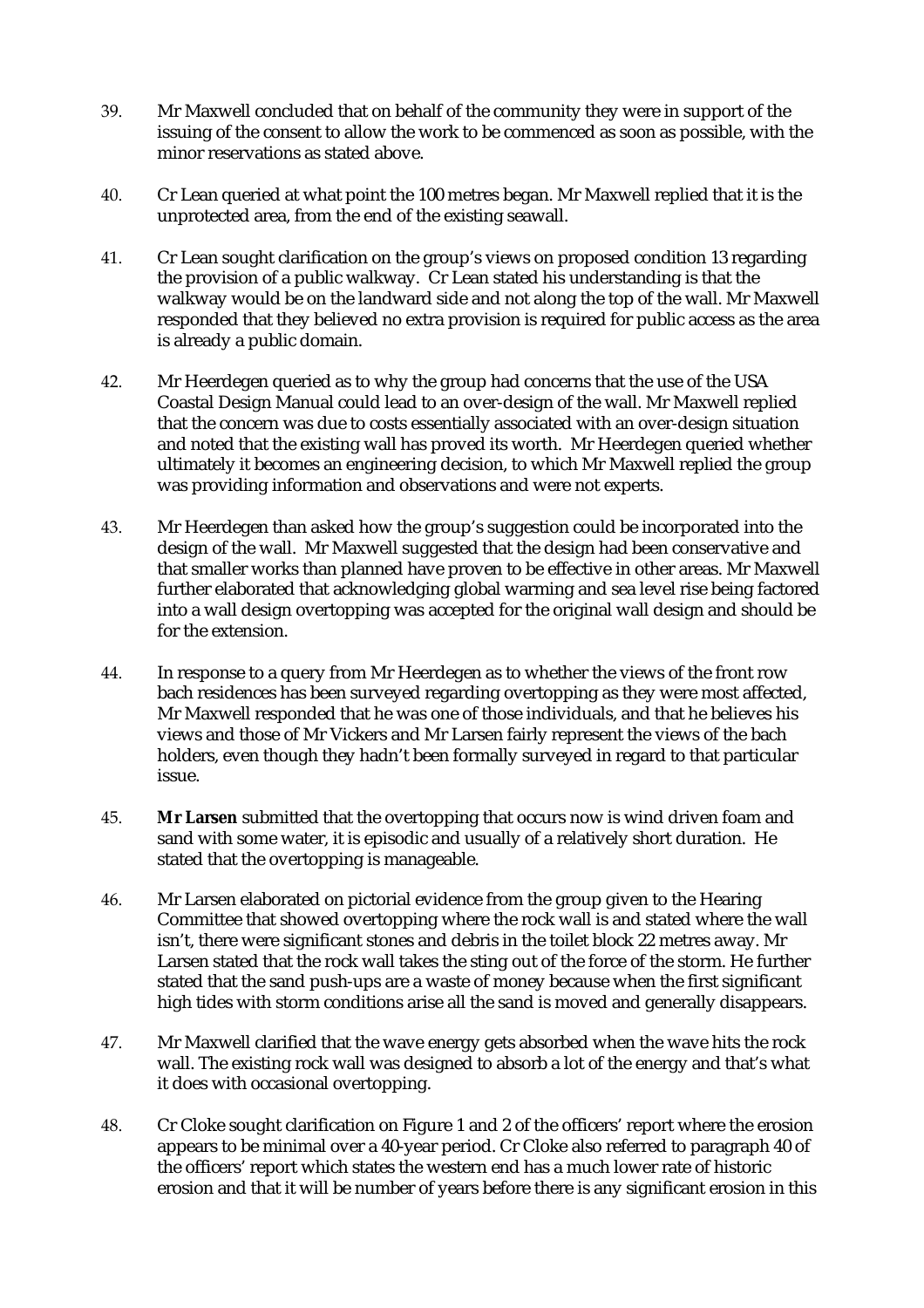area and queried whether "we risk putting out the fire before the fire has started". Mr Maxwell replied that one of the reasons why the existing wall was designed and placed where it is was because that's where the most exposure occurred, aggravated by the loss of Lion Rock which accelerated erosion along the beach. Mr Maxwell also stated that there is a lot less rate of exposure at the western end and noted that the sand push ups have worked to a degree, but valuable land is still being lost through erosion now and again and erosion will get progressively worse unless something else is done.

- 49. Mr Lean sought clarification that from Mr Maxwell's response to Mr Cloke's question that Mr Maxwell does not believe that the proposed sea wall is an extreme response. Mr Maxwell replied that the group believes the wall is required but the design may be an over-design for what is required to protect that area.
- 50. Mr Cloke queried as to whether the group had any technical evidence to back up their challenge to the design and aspects of the officers' report and the recommendations the UBUGMC made in their submission. Mr Maxwell replied that amongst the bach holders, bach users and golf club members there were people with qualifications but they had not contracted anyone for input and had just made their own observations and conclusions. Mr Maxwell stated the group was not trying to be critical of engineers who are attempting to do the best possible job but wished costs to be taken into consideration.
- 51. Mr Larsen advised that he was a Urenui Coast Care representative and has had the same bach for 38 years. During that time he has been horrified to watch the beach getting closer through erosion and that he believes the area is being threatened. Mr Larsen stated that in the early days there used to be a five-gang mower run in front of the pohutukawa trees and nowadays the area is starting to slide into the sea significantly. Mr Larsen also stated that he had been frustrated in the past with the Department of Conservation's attitude of 'yes, you can do nothing and natural retreat is the way', so it has made him do whatever he can. Mr Larsen informed the Committee that he was involved in planting the Spinifex plants that were recommended for the river end of the beach and that it has been extremely successful right up to the first access steps. Mr Larsen assured Mr Heerdegen that as a Coast Care group they will continue to work with NPDC to try and manage any sand dunes that are left on top of the proposed rock wall.
- 52. Mr Vickers submitted that he had consulted with Ngati Mutanga Iwi, who are the new owners of the domain following the Treaty settlement process, and they support the group's suggestions. Mr Vickers emphasised that the area is a very important community facility and that the population of the beach camp rises to 3000 in holiday periods.
- 53. Mr Larsen referred to a series of pictures presented to the Committee, which shows the area as it is today, and an artist's impression of what it could look like with the proposed wall including the boat ramp.
- 54. Mr Richard Reinen-Hamill asked for clarification on the group's description of what limited movement of the rocks along the toe of the structure comprised. Mr Maxwell clarified that some rocks have moved from the bottom. Mr Maxwell believes there has been a little bit of settling and that the rock wall is very stable with little maintenance required.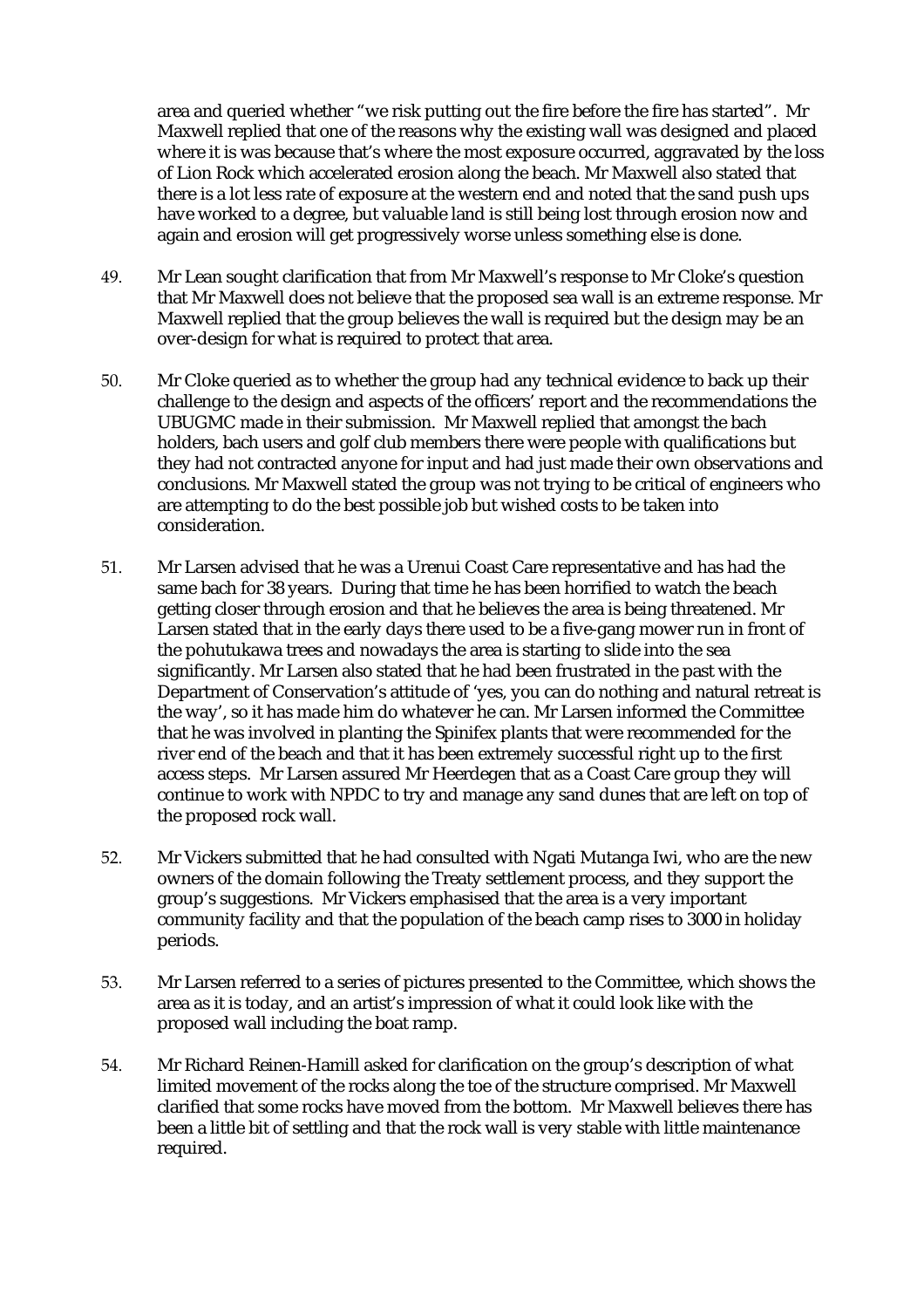- 55. Mr Bailey sought clarification as to whether there was a maintenance period built into the overall costs of the original wall and whether the minor toe slumping that Mr Maxwell referred to should have been looked at during this time. Mr Bailey felt the NPDC was remiss in not doing so. Mr Bailey urged that if or when the proposed seawall goes ahead that the contract be fully assessed and a maintenance period be included in the contract price.
- 56. Cr Lean thanked the submitters for their detailed explanation and input to the proceedings.

### **Taranaki Regional Council Officers' report**

- 57. **Ms Amanda Lambert, and Mr Richard Reinen-Hamill** are the Council Officers who prepared the officers' report. The report was taken as read, but Ms Lambert noted that the officers wished to raise some key points particularly in response to matters raised to date.
- 58. Ms Lambert began by stating that the officers' report considers the application against the requirements of the Resource Management Act. Section 104 of the Act requires that they consider the application and any submissions, subject to the provisions of Part 2 of the Act, and have regard to, environmental effects, relevant policies and other relevant matters reasonably necessary to determine the application. Ms Lambert noted that there was no opposition to the application but that the national and regional policies and the Resource Management Act essentially require a balancing of the positive effects and the adverse effects of the application on the environment. Ms Lambert stated that these policies also require adverse effects of activities to be avoided, remedied or mitigated.
- 59. Mr Reinen-Hamill outlined the following points:
	- Coastal hazards are identified in the officers' report and the assessment of environmental effects. In this location there are low rates of shoreline erosion but they are ongoing. Structural erosion as well as storm induced erosion and fluctuation exist on the beach;
	- In terms of natural character of the beach environment, even modified environments retain a degree of natural character;
	- There are a number of cascading effects of the seawall that need to be considered and he referred to page 17 of the AEE, which summarises the likely effects of a seawall on coastal processes and noted that it is important to acknowledge that a seawall actually occupies an area of the Coastal Marine Area[CMA] and the upper beach. The width of the actual beach area is reduced and a wall can also lock up sand that would be supplied to the beach area. The actual function of the seawall is to prevent further land erosion. Wave reflections can also be increased;
	- The existing seawall has been in place less than six years and as a model it is interesting to look at the effects of the wall. From what has been presented there is some movement of the toe and some overtopping. The wall is designed for a certain event return period and those events can be exceeded. NPDC has provided a level of design that it is comfortable with, and he would support the consideration of overtopping being included in the final design;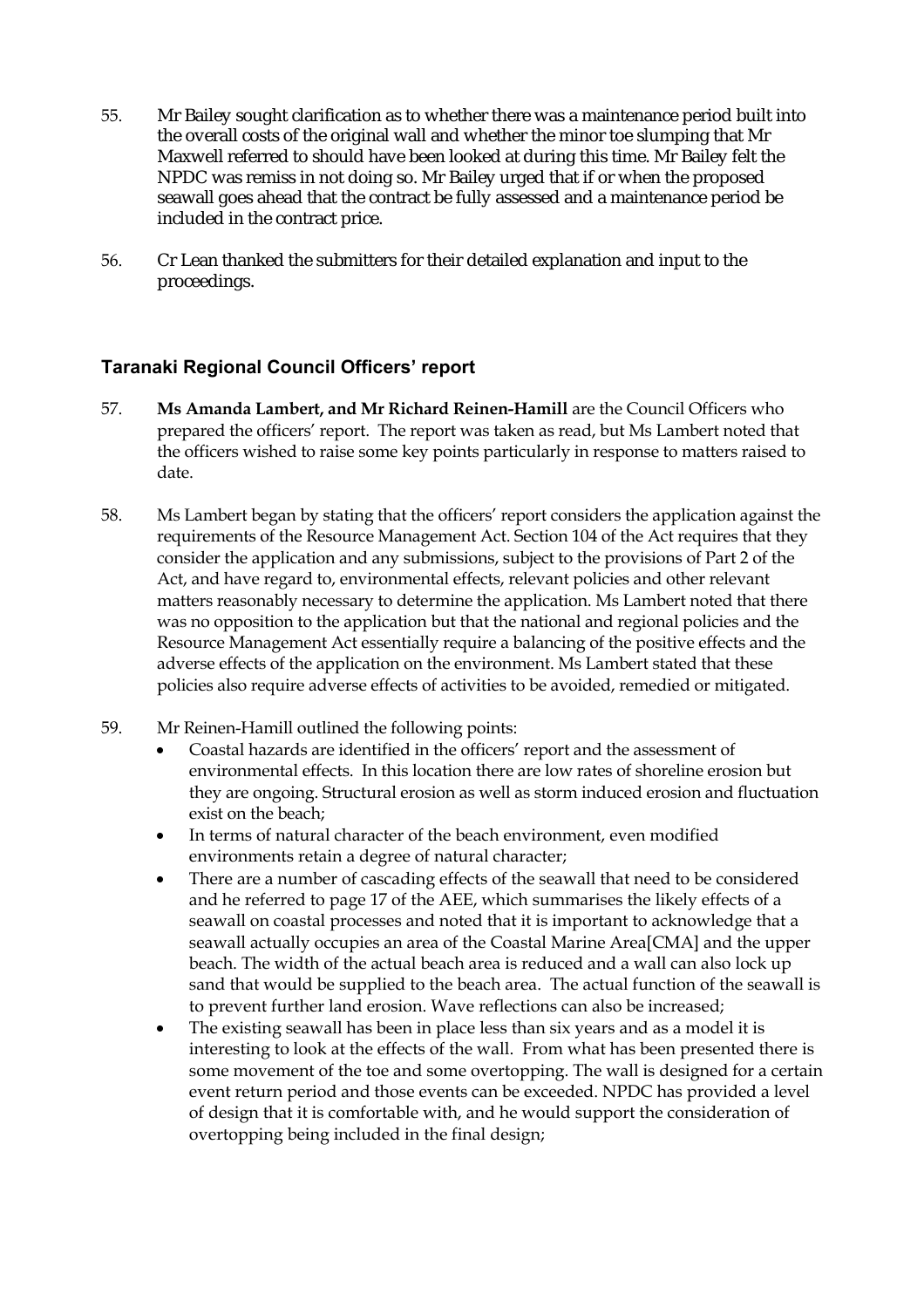- In terms of mitigation measures the seawall does occupy an area of the CMA and beach and as identified in the AEE it does have some adverse effect on the beach system. An appropriate form of mitigation was suggested in that there could be a consideration of planting of the landward side of the seawall crest. Mr Reinen-Hamill challenged the use of kikuyu as stabilising vegetation and suggested something with more root binding properties would be more appropriate. Offset mitigation at another location could be considered as a trade-off for the effects of the seawall in this particular location. Reporting officers can make the suggestion but off set mitigation has to be offered by NPDC as it is something that can't be required but it could be as simple as delineating an area which could retain its natural character without further modification from seawalls or structures, or it could be in providing access or amenities. It could be something done on site in terms of planting in the landward area of the seawall or in the domain area, or even off-site is also possible.
- 60. Mr Heerdegen noted that there was a slightly critical view of the current design of the seawall expressed in the officer's report, especially that larger material should be used and asked Mr Reinen-Hamill to explain the reasons for the view. Mr Reinen-Hamill explained that the selection of rock size was larger, not the overall dimension of the wall, and that the rock has to be of a certain size to withstand the wave forces that operate in that area. Mr Reinen-Hamill applied a formula that came up with a larger wave height. This raised a caution that the final design needs to consider. Mr Reinen-Hamill stated that the plans submitted with the application are appropriate for the environmental effects assessment stage and he doesn't believe the overall platform will be exceeded by the change in rock size, but some re-evaluations do need to be done.
- 61. Mr Heerdegen queried the effects of the seawall in regard to changes in beach area, and the size of the footprint of the current push-ups relative to the proposed wall footprint. Mr Reinen-Hamill replied that the area currently maintained by the push ups would be replaced by the wall.
- 62. Cr Lean asked for an explanation of the exact intent of recommended condition 14 as to what nearby coastal areas meant. Mr Reinen-Hamill replied that the application is wishing to secure the reserve as an important public space. That is the land above the Mean High Water Spring [MHWS]. This is at a cost of an area below the MHWS due to occupation of the seawall and the effect that seawall has on the coastal environment. There is no proposal at present to mitigate the effects of the area below MHWS. The seawall would preserve land above the MHWS and this condition is to mitigate the loss below the MHWS. The area below MHWS is also an important area in terms of amenity as the beach is part of what makes that environment special. If the wall goes ahead and the adverse effects can't be mitigated, Mr Reinen-Hamill suggested consideration of preserving natural functioning of a system at another site which doesn't have a wall. Mr Lean sought further clarification as whether this was to be within the Urenui Domain. Mr Reinen-Hamill replied it could be the estuary, and that there were potential areas identified but not specific areas. The philosophy is preserving an area to be natural.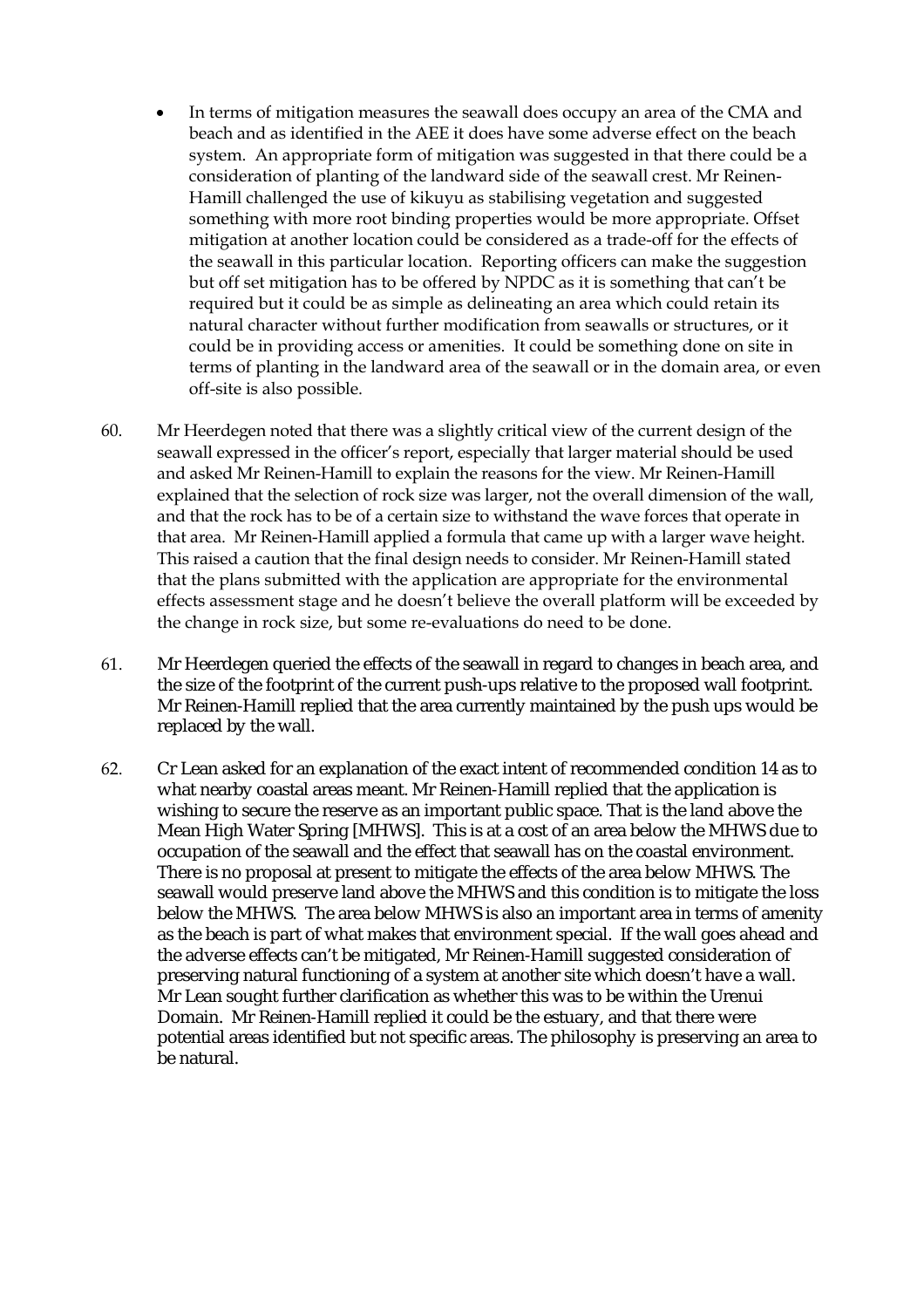- 63. Ms Lambert further clarified that no mitigation was suggested by the applicant but according to the Resource Management Act adverse effects are to be mitigated. Ms Lambert suggested that the condition may need some review and acknowledged NPDC had agreed to planting behind the wall and the ongoing maintenance of the domain. Mr Reinen-Hamill further explained that the offset mitigation can't be dictated but can be volunteered.
- 64. Cr Lean stated that mitigation is an important matter that the Committee will have to consider. Cr Lean then sought clarification of recommended condition 13 – the provision of a public walkway landward of the structure. Cr Lean stated that the detail submitted by the applicant alluded to the area being a public domain and therefore it would suggest the public already has access. Mr Reinen-Hamill accepted Cr Lean's point but also clarified that the issue is about more vegetation, types of vegetation and provision of access. Cr Lean replied that it would be reasonable for the Committee to make specific reference to the requirement of public access on the landward side.
- 65. Mr Dyer sought clarification on the intent of condition 14 and referred the Committee to paragraph 189 of the officer's report and queried as to whether planting and management of vegetation of the Domain at Urenui above and around the seawall would be acceptable mitigation. Ms Lambert replied that yes it would be suitable.

## **Applicant's right of reply**

- 66. Mr Dyer and Mr Atkinson presented the applicant's right of reply. Mr Atkinson began by commenting on the following submitter's points and technical assessment of the design:
	- The discussion on reflective waves is to be taken into account. The design as noted by Mr Reinen-Hamill is for consenting purposes. Three important points to take into account are seawall foundation, slope and crest. Foundation in particular has the greatest uncertainty, hence the conservative design. A worst case seawall end effects scenario was used with the application;
	- It needs to be recognised there is a considerable change in the wave height at the eastern and western ends of the proposed wall and it should be provided for in the design to reduce the height of the wall in particular;
	- Overtopping has been provided for. The land immediately behind the wall is not sensitive so if there is some overtopping there is not a major asset under threat. The wall height is set to allow a reasonable amount of overtopping and is in accordance with international standards; and
	- This design is for 50 years and non-engineered seawalls seldom last that long.
- 67. Mr Dyer noted a number of points in summing up:
	- There has been some discussion with regard to mitigation for loss of natural character. This application is unusual as it has not received a submission from the Department of Conservation who have a role to play in the management of the natural character of the coast and that it is worth noting;
	- Access is always limited at high tide as the sand push-up area is already fenced off and not accessible to the public. The footprint of the sand push-ups will essentially be replaced by the seawall. The wall will not be fenced off so the potential available area for public access will be increased;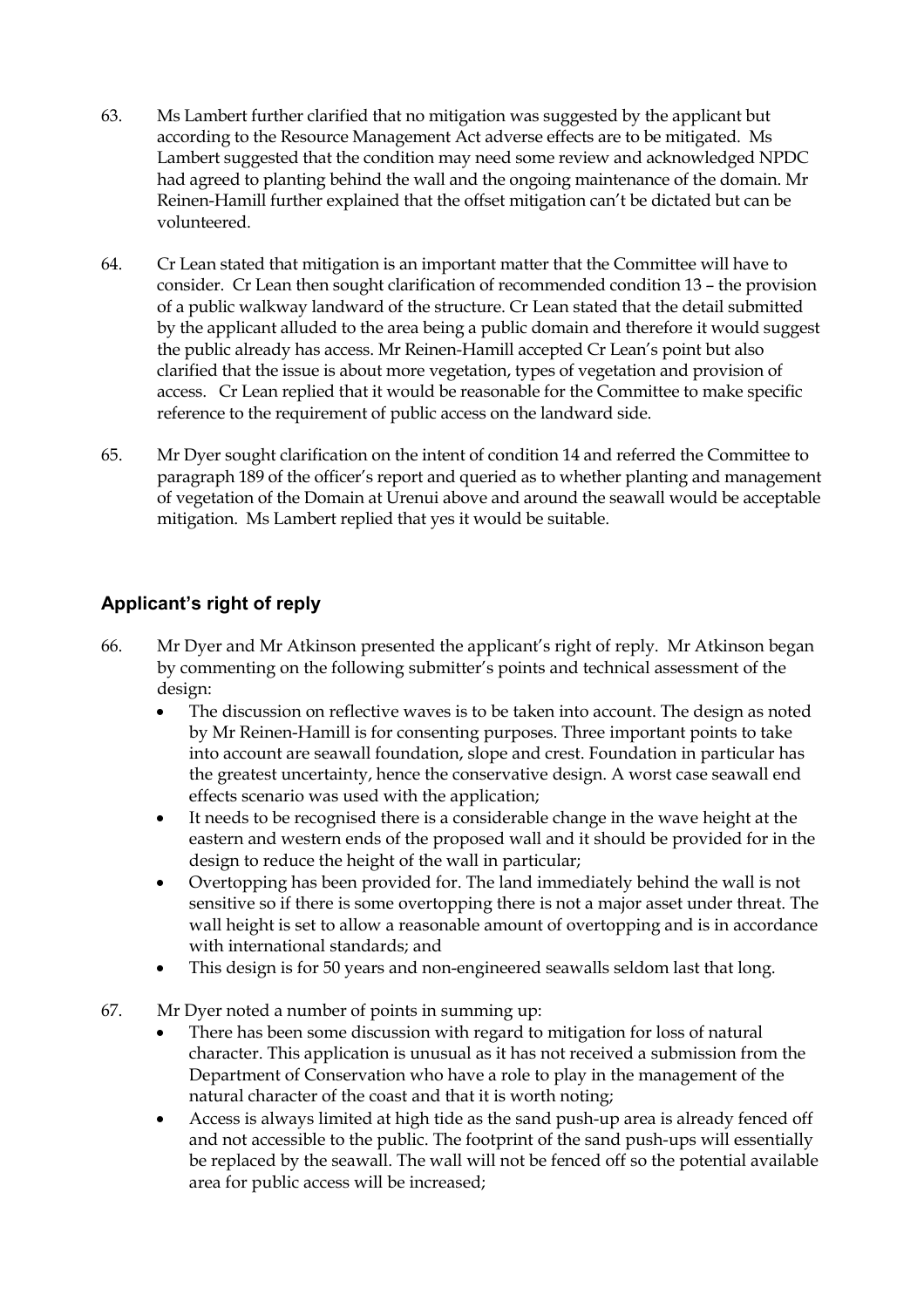- Mitigation in the form of planting and management of vegetation behind the seawall has been accepted by the Council, and NPDC will also accept that as an adequate form of mitigation but NDPC does not accept the current recommended conditions 13,14 and 15 of the officers' report;
- There is strong community support for the NPDC application and for the protection of the key amenity asset that is Urenui Domain.
- 68. Mr Heerdegen queried whether the whole Hearing revolved around the assumption that the protection of the Domain is more important than the preservation of the beach environment, to which Mr Dyer replied that if it's a case of foreshore over domain, NPDC and the local community have put the protection of the Domain ahead. Mr Dyer expanded that NPDC also needs to look at the geomorphology of Urenui beach. The eastern end has no protection from the wave cut delta, so that essentially waves can slam in there at full force. The western end is somewhat protected by a substantial delta which is armoured to an extent by cobbles and boulders and so provides protection from further down cutting and does provide a limit to maximum size of the waves. Mr Dyer believes the delta will provide some protection of amenity value of the foreshore in front of the seawall in the long term and that it is quite different to other types of open coast that do not have that protection.

## **Hearing closure**

- 69. Cr David Lean, on behalf of the Committee, thanked the submitters, applicant, and Council staff for the information they provided and the manner in which it was presented. Cr Lean noted that the Hearing Committee conducted a site visit the day before to familiarise themselves with the area.
- 70. Cr Lean stated that the Committee would seriously consider the evidence of all parties, including submissions, and matters raised at the Hearing. The Committee would then make its recommendations to the Minister of Conservation, who would make the decision on the application.
- 71. The Hearing was closed at 11.45 am.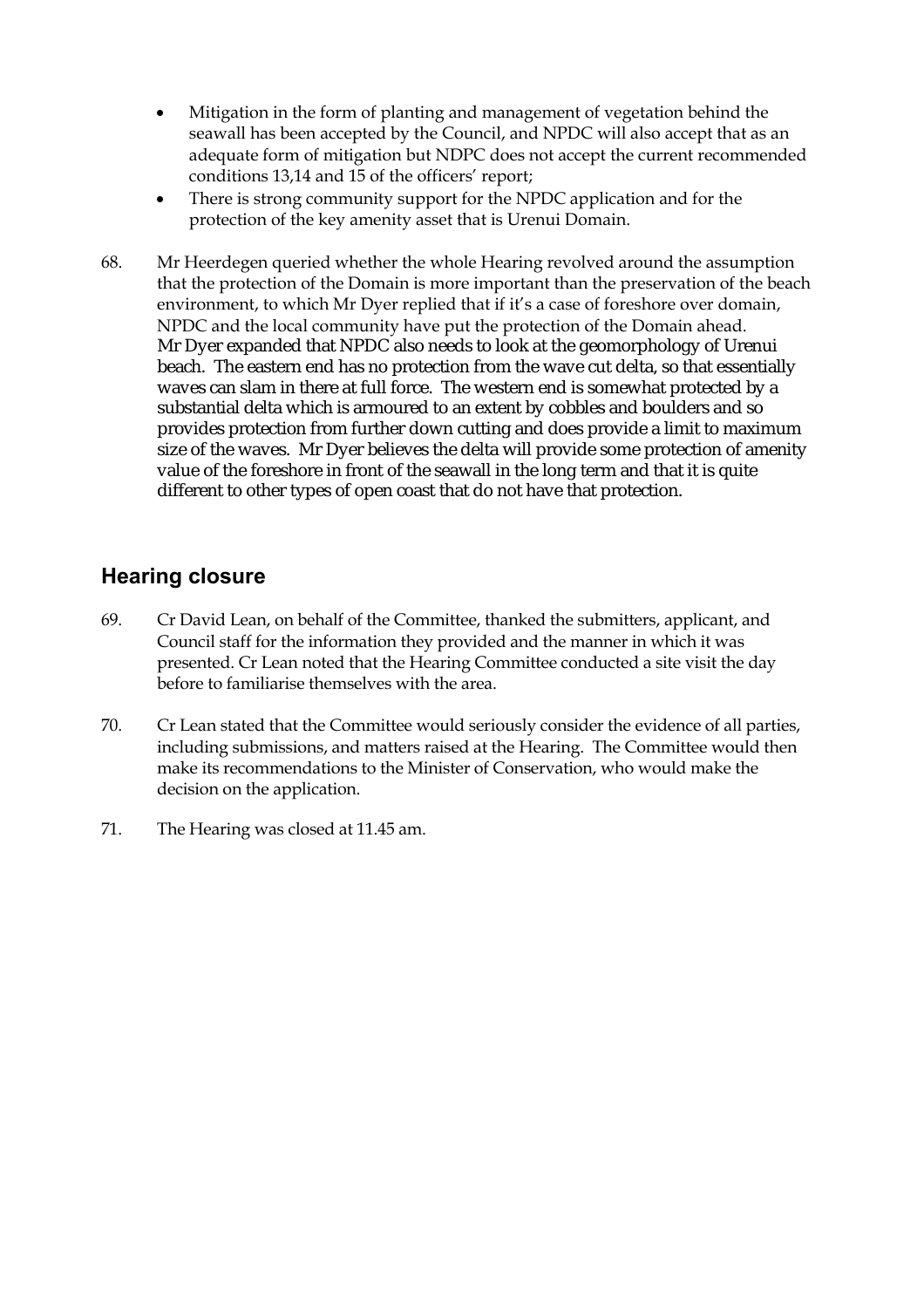## **Deliberations of the Committee**

72. The Committee deliberated on the application, submissions, Council officers' report, and evidence placed before the Hearing, with particular regard to the matters which it is required to address under the Resource Management Act.

### **Principal issues and main findings of fact**

- 73. During the Hearing, the following issues were identified that require specific consideration by the Committee:
	- Need for the wall;
	- Design of the wall;
	- Construction of the wall;
	- Public access:
	- Natural character; and
	- Mitigation.
- 74. More detailed comment on each of these issues follows.

### **Need for the wall**

- 75. The principal matter the Committee considered is the need for the wall.
- 76. The Committee notes that the eastern and western ends of the beach are quite different, and that erosion at the eastern end has been much greater. The Committee also notes that erosion of the eastern headland has been quite severe, and the outcrop that was known as 'Lion Rock' has completely eroded away. Photographs showing erosion were presented to the Committee by submitters, and submitters talked about their observations of erosion over the years. Evidence on erosion rates in the officers' report was not challenged in the Hearing. Submitters noted that the sand push-ups have offered some protection at the western end of the beach; however, it is the more severe episodic erosion events that they seek to protect against.
- 77. The Committee notes that the application is driven by local residents, and there is a distinct lack of opposition to the proposal. It is clear to the Committee that the community gives greater weight to protecting Urenui Domain compared to protecting Urenui Beach.
- 78. The Committee considers that there is a degree of inevitability about extending the wall, and notes that if the wall is extended as proposed it will run the entire length of the beach, giving full protection to all the adjacent land.
- 79. The Committee also notes that seawalls do have a positive side to them, as they can be used to climb over and sit on. Whereas dune areas and the sand push up area, for example, are often 'no go' zones.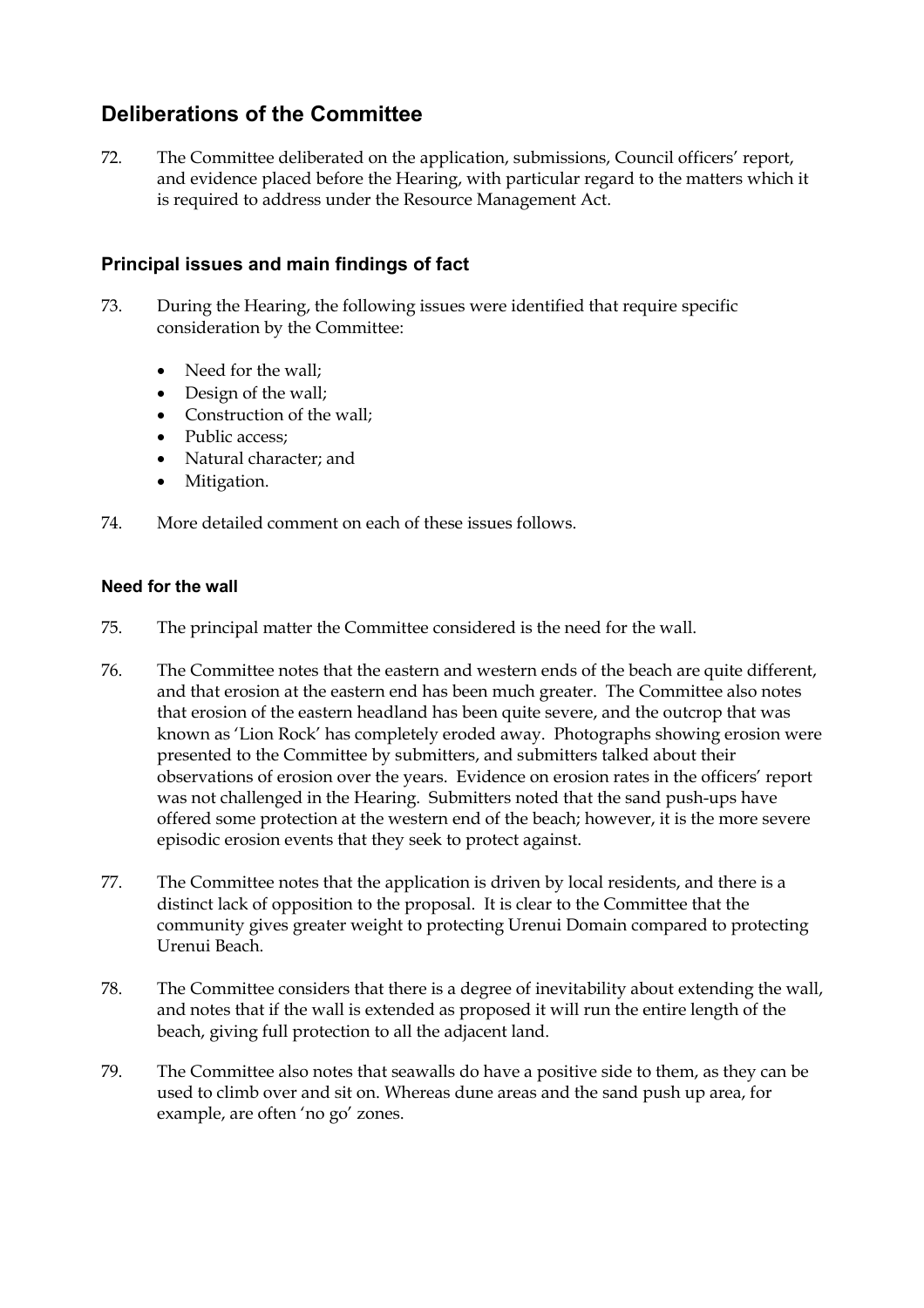- 80. The Committee notes the values of Urenui Domain as contained in both the application and the officers' report. The Committee notes that flat areas of low lying land adjacent to a beach are not common in Taranaki, so that Urenui Domain is very important in that respect.
- 81. Considering the clear and determined view of the community that protection of the Urenui Domain as an asset is more important than the protection of Urenui Beach, the Committee considers that it would be difficult to deny the application.

### **Design of the wall**

- 82. The Committee heard that from the submitters' perspective the wall is over designed, and that overtopping of the wall at times is acceptable. The Committee also heard from the applicant's consultant (Mr Atkinson) that the wall has a design life of about 50 years, and that some of the other nearby seawalls referred to by submitters would not last as long. Mr Atkinson also noted that the plan submitted with the application is 'worst case' in terms of size. That is, during the detailed design process, it may be determined that a less substantial toe is required. The Committee also noted Mr Reinen-Hamill's evidence that the indicative plans submitted with the application are sufficient to determine the environmental effects of the proposal.
- 83. The Committee considered the evidence presented on design of the wall, and considers the wall should be built to accepted engineering specifications.

### **Construction of the wall**

- 84. The Committee heard evidence from submitters that the first 100 metres of wall from the existing wall is the most important part, and that building the wall in three stages of about 100 metres should be allowed. The Committee also considered the plans of the structure, and evidence in the officers' report. The Committee generally considers that two stages are appropriate because the first stage of 165 metres would incorporate both the boat ramp and first access ramp, which has positive benefits for public access to the beach. However, the Committee recommends some flexibility be retained, recognising the funding issues identified by the submitters, and that as long as the boat ramp and access way were part of stage one, then this would be appropriate. Accordingly the condition recommended in the officers' report has been modified.
- 85. The timing of construction was also raised by submitters. A recommended condition in the officers' report would require that no works occur on weekends, public holidays, or between 1 December and 31 January. While the applicant presented no evidence on this matter, the Committee considers that more flexibility should be allowed as long as busy periods are avoided. A construction management plan would be the appropriate place for the applicant to address timing of works to avoid periods of high use.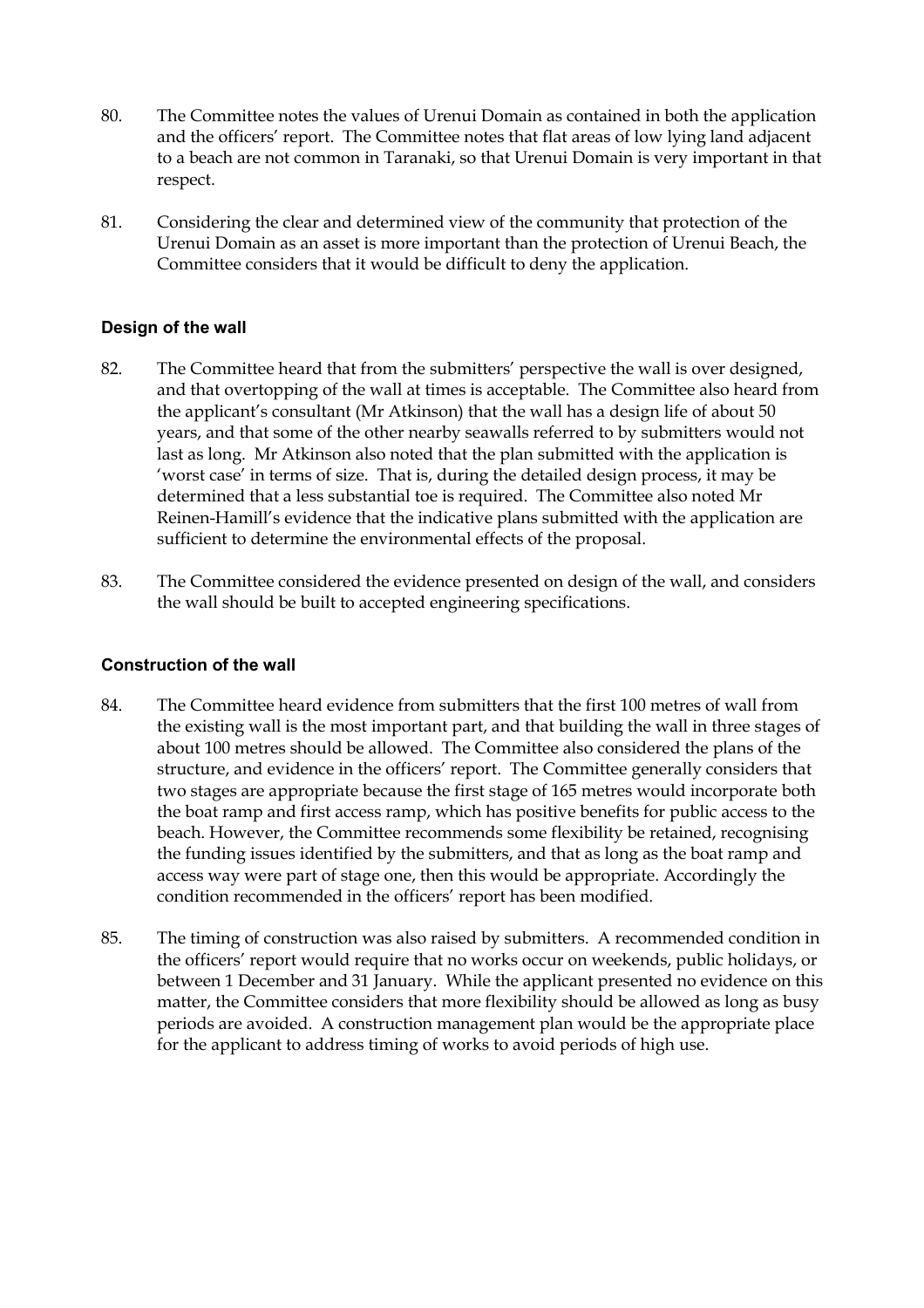### **Public access**

- 86. The Committee heard evidence that there is a limited area of beach available for use at high tide, and on the 'footprint' of sand push-ups compared to that of the proposed seawall. It appears that at far western end of the beach, where the sand push-ups occur, the proposed seawall will not occupy any more beach space than the current 'artificial dune' that the push-ups create.
- 87. A condition recommended in the officers' report required a walkway to be provided above the structure, as was required for the existing wall. However, both the applicant and submitters consider this unnecessary as it is already a public area. The Committee has therefore amended the recommended condition so that it would require the applicant to retain public access immediately landward of the structure.
- 88. The access ramps, particularly the 3 metre wide boat ramp, were also discussed. A submitter raised concerns about potential conflicting uses resulting from this ramp. The Committee notes that management and use, including that associated with the navigation and safety of boat/jet ski users, who gain access to the beach via the ramp, will need to be addressed by NPDC. Also section 12 of the Act, which sets the consent regime for coastal structures, has no provision for applicants to gain consent to 'use' a structure, whereas section 13 requires use consents for river and lake bed structures.

### **Natural character**

- 89. The Committee heard evidence about natural character. The applicant submitted that the area is already highly modified and contains little remaining natural character. They also noted that no submission was received from the Department of Conservation who were involved in the previous application and have a role in coastal management. Council officers submitted that even modified environments retain a degree of natural character.
- 90. The Committee considers that there will be some effect on natural character, and the proposal does not maintain or enhance natural character. However, the Committee notes that areas of the Taranaki coast naturally have boulders. The Committee therefore considers that this type of wall is generally in keeping with the natural character of the Taranaki coast.

### **Mitigation**

- 91. The Committee notes the determination of the local community that the Domain is more important than the beach, and that they accept the actual and potential effects on the beach.
- 92. Proposed conditions in the officers' report requiring mitigation were challenged by both the applicant and submitters. The applicant requested that the requirement for mitigation be removed, or that the required mitigation be more clearly specified if the requirement for it remains. Submitters consider that suitable reinstatement, such as sand push-ups over the new structure and in the immediate area of the works, should be adequate mitigation.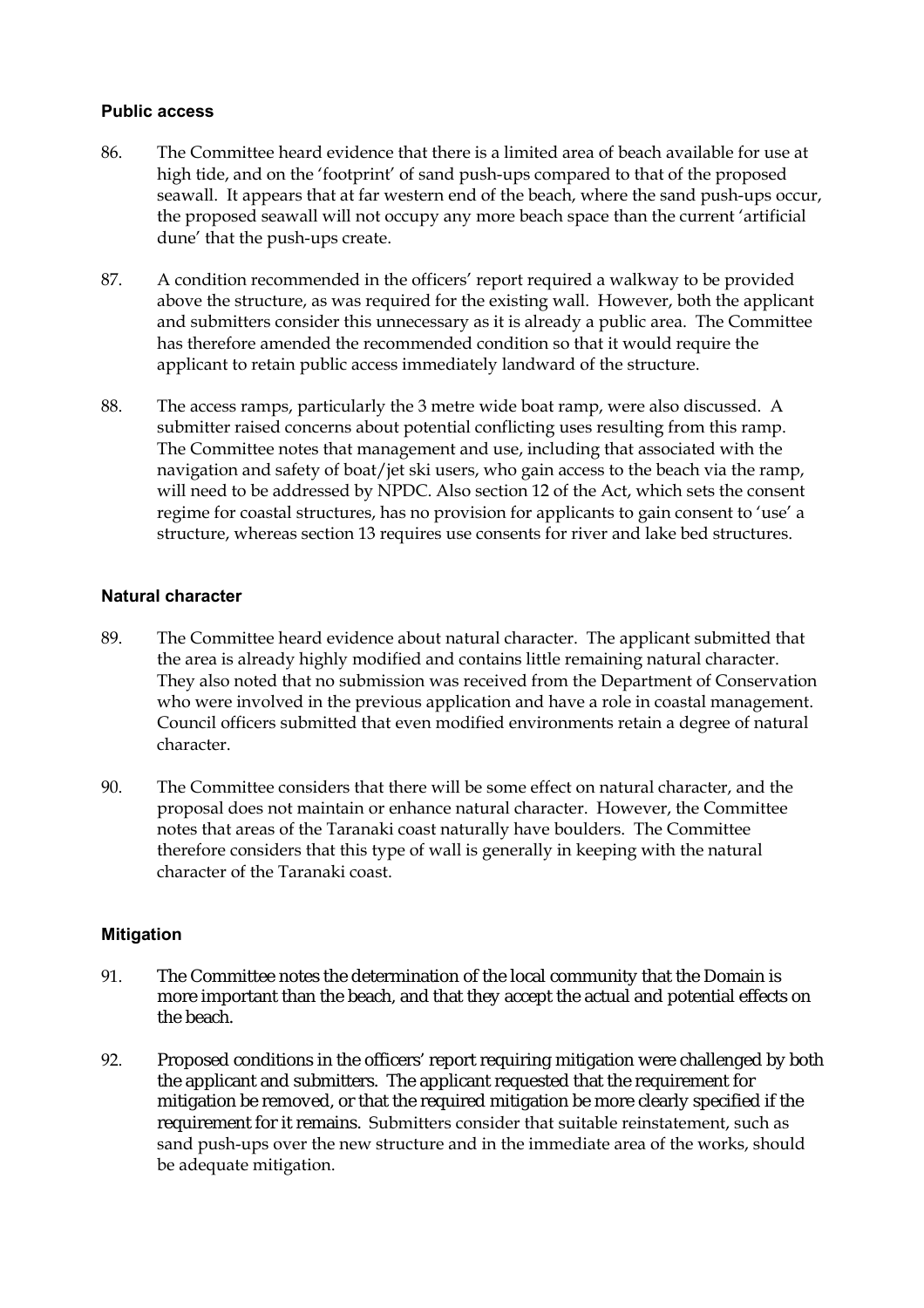- 93. Council officers gave evidence on the intent of the mitigation conditions proposed. The wall would occupy an area of the CMA, and have some adverse effects on the beach system. The applicant and submitters accept the potentially degraded beach, so offset mitigation could be considered as a trade off by preserving another area in its natural state. Mitigation could be within the estuary, above the wall, or at another site.
- 94. The Committee notes that, in accordance with sections 108 (2)(a) and 108(10) of the Act, the Council may impose conditions requiring a financial contribution, and that a 'financial contribution' includes planting of trees or vegetation, restoration or enhancement of any natural resource.
- 95. The Regional Coastal Plan provides for financial contributions to be imposed by way of consent conditions for purposes including:
	- a) maintenance or improvement of public access along the coast;
	- b) enhancement of recreational amenities in the coastal marine area; and
	- c) planting or maintenance of coastal vegetation.

The Committee notes the financial contributions policy allows adverse effects to be mitigated or offset or compensated for in the coastal environment, in the same general locality or serving the same general community, including for recreational amenities, the maintenance or enhancements of public reserves.

- 96. The Committee considers that the seawall is a major change to coastal environment, and that given the requirements of policies and the Act, mitigation of effects is a reasonable requirement. However, on the basis of evidence presented, the Committee considers that mitigation measures should relate to Urenui. The Committee considers that there are plenty of opportunities to enhance amenity around the Urenui Estuary and Urenui Domain. The Committee considers that special conditions relating to reinstatement of the foreshore after construction will satisfy the submitters' request for suitable reinstatement.
- 97. The Committee has given much consideration to what would be appropriate mitigation. The Committee considers that an agreed planting programme that enhances the amenity of the Domain area and retains coastal view shafts above the entire seawall and beside the seawall along the estuary towards the existing boat ramp would be an appropriate requirement. The planting programme would need to enhance the amenity of the area, and needs to be integrated with estuary and beach access. The Committee notes that in summing up, the applicant accepted planting and management of vegetation beside and above the seawall as an adequate form of mitigation. It is also noted there are existing plantings in the areas recommended and it may be matter of enhancing these to fulfil this requirement.
- 98. The Committee recommends that mitigation be implemented through a special condition requiring a landscape plan to be submitted for the approval of the Regional Council. The Committee notes that the applicant wanted certainty around any mitigation condition and the Committee accepts this as a reasonable request. Hence a financial limit is set of \$10,000 plus GST, and it is noted this represents a small fraction of the budget for the wall, which is in the order of \$800,000. This would apply to the first stage of the seawall.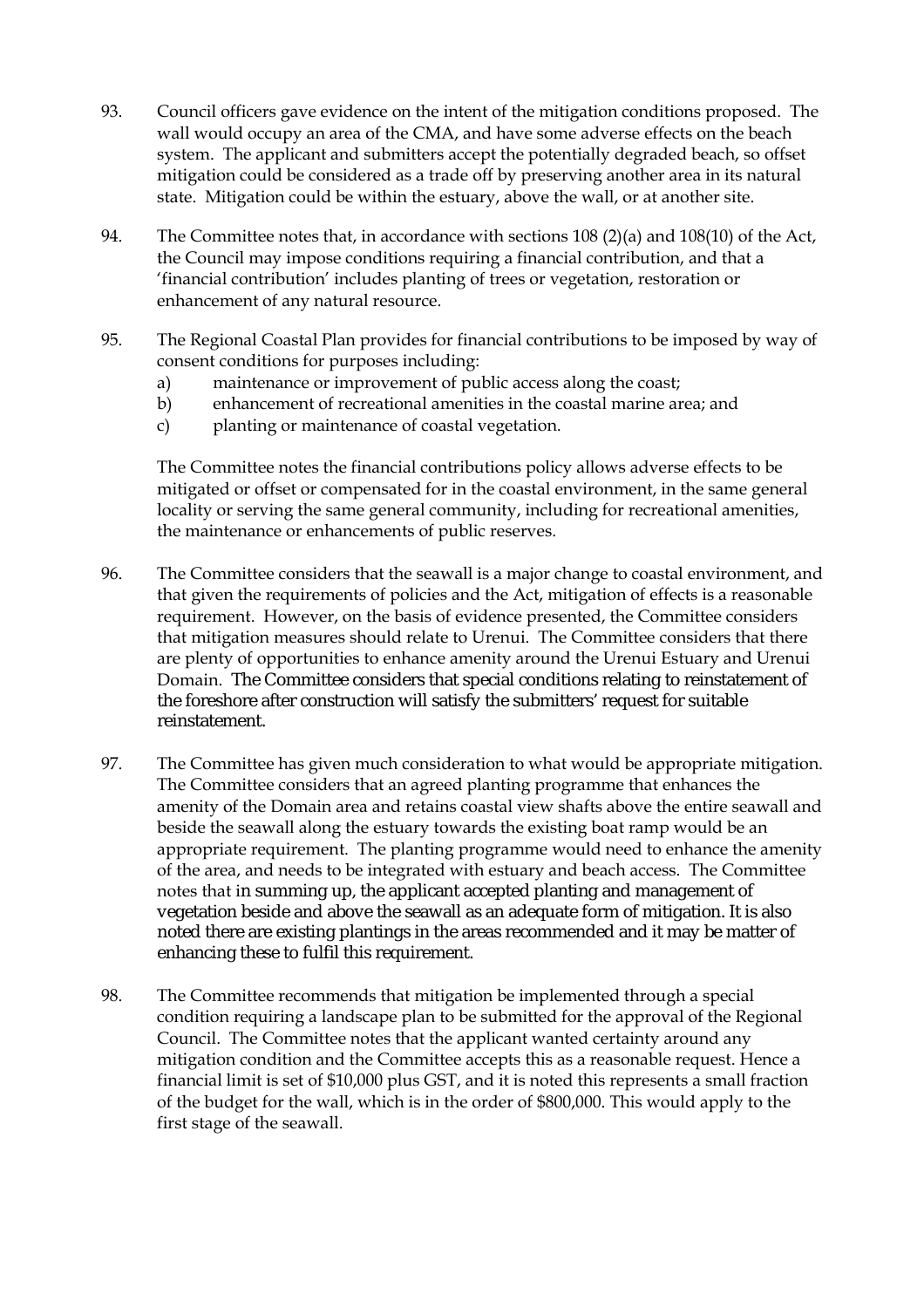### **Statutory considerations**

- 99. In considering this application, the Committee has had regard to the matters outlined in section 104 of the Act. Section 104(1) of the Act requires a consent authority, subject to Part 2 of the Act, when considering an application for a resource consent, and any submissions received, to have regard to:
	- *(a) Any actual and potential effects on the environment of allowing the activity; and*
	- *(b) Any relevant provisions of-* 
		- *(i) a national policy statement:*
		- *(ii) a New Zealand coastal policy statement:*
		- *(iii) a regional policy statement or proposed regional policy statement:*
		- *(iv) a plan or proposed plan; and*
	- *(c) Any other matter the consent authority considers relevant and reasonably necessary to determine the application.*
- 100. The actual and potential effects on the environment of the change to the activity have been assessed and discussed in the officers' report, and further considered above.
- 101. The following policy documents need to be considered: the New Zealand Coastal Policy Statement [NZCPS], the Regional Policy Statement for Taranaki [RPS], and the Regional Coastal Plan for Taranaki [RCP]. The hierarchy for considering the application is as follows:
	- Part 2 of the Act:
	- New Zealand Coastal Policy Statement;
	- Regional Policy Statement for Taranaki;
	- Regional Coastal Plan for Taranaki.
- 102. It is noted that the development of documents under the Act is required to be consistent with the Act, and any overlying statutory documents. Thus the NZCPS is consistent with the Act, and in particular Part 2 of the Act. The RPS is consistent with the NZCPS, and the Act. The RCP is consistent with the RPS, the NZCPS, and the Act.
- 103. The application must be considered primarily against the most specific and relevant statutory document, that is the RCP.

### **Regional Coastal Plan for Taranaki**

- 104. The Regional Coastal Plan for Taranaki [RCP] became operative on 1 October 1997. The RCP is a statutory document outlining Council policy with respect to activities in relation to the coastal marine area under the Act.
- 105. The application falls under Rule C1.8 of the RCP and is classified as a discretionary and restricted coastal activity. As such, the Minister of Conservation is the consent authority for this application. It is noted that there are no matters over which the Council and the Minister's discretion has been restricted for Rule C1.8 of the RCP.
- 106. The Committee notes that RCP objectives and policies were considered and assessed within the Council officers' report. The Committee notes that Policy 7.1 is the most specific in the RCP for determining when coastal hazard protection works will be allowed, which requires a balancing of positive effects of allowing the works against the adverse effects. The Committee also considered the other policies, including those on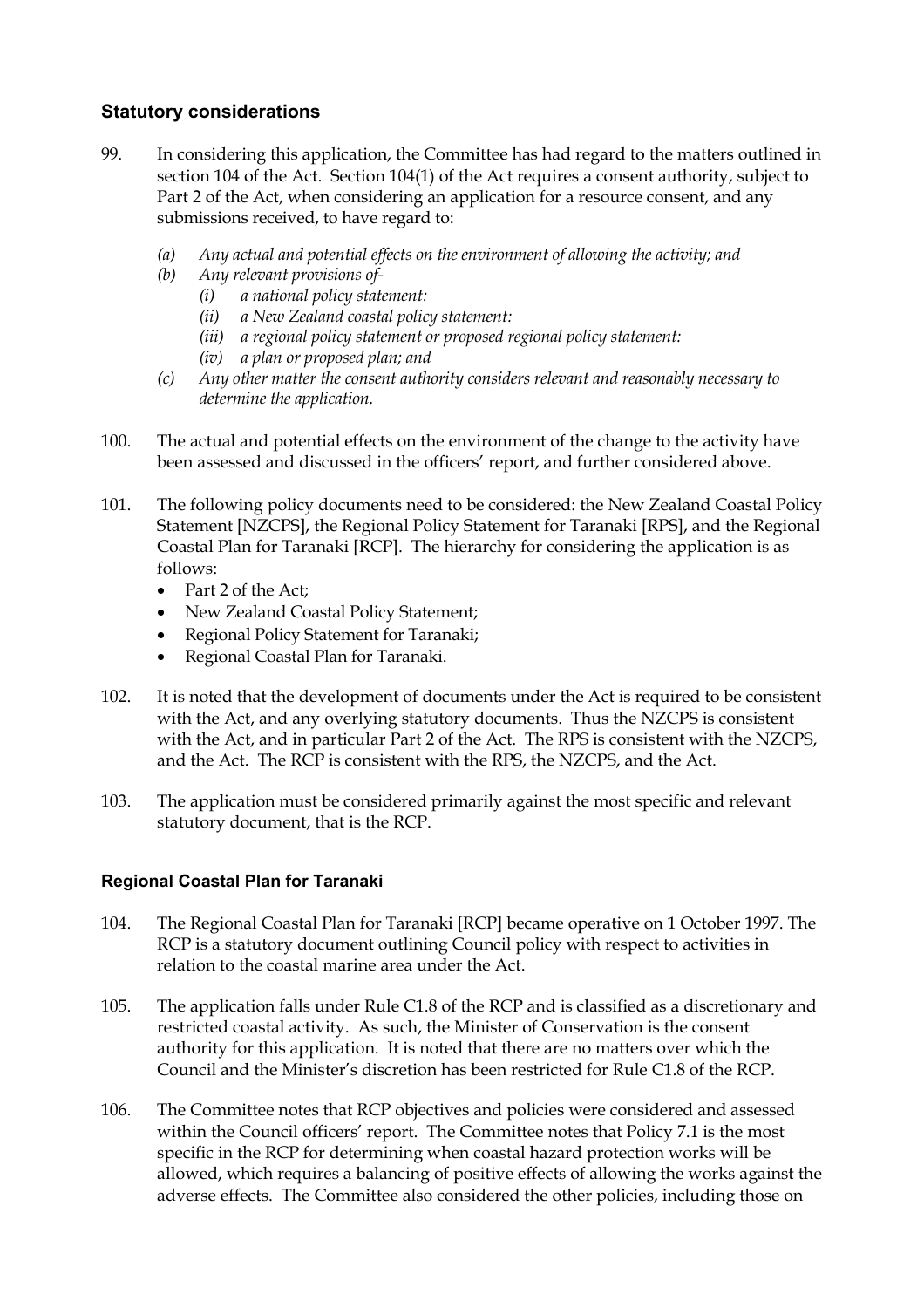natural values and uses of the coastal marine area, protection of social and cultural values (such as the regionally significant amenity values of Urenui Estuary and Beach), and occupation and public access. The officers' consideration of these policies was not challenged during the hearing, and is therefore accepted by the Committee.

### **Regional Policy Statement**

- 107. The Regional Policy Statement for Taranaki [RPS] is a statutory document which outlines the Regional Council's policies relating to resource management in the Taranaki region. As indicated above, the RPS has been developed to be consistent with both the Act and the NZCPS. The RPS has been operative since September 1994. The RPS is in the process of being reviewed, and a Proposed RPS [PRPS] was notified in September 2006.
- 108. Part Two section 3.2 and 3.5 of the RPS relates directly to this application which addresses natural hazards, and the effects of activities on the coastal environment. In this regard it is noted that the policies outlined in the RPS are refined and expanded on in the RCP. The RCP has been considered in detail above, in the application, and in the officers' report. The Committee therefore considers that the relevant policies in section 3.5 of the RPS have been adequately addressed in consideration of the RCP, and therefore do not require further consideration here. PRPS policies relevant to this application are very similar to those in the RPS.

### **New Zealand Coastal Policy Statement**

- 109. The New Zealand Coastal Policy Statement [NZCPS] is a national policy statement covering activities within the coastal marine area. The purpose of the NZCPS, as outlined in section 56 of the Act, is to state policies in order to achieve the purpose of the Act in relation to the coastal environment of New Zealand. The NZCPS is therefore a statutory document under the Act.
- 110. Overall the NZCPS is a broad document, which provides general rather than specific directives regarding management of the natural and physical resources within the coastal environment. The NZCPS basically outlines the principles of the Act and then goes on to refine these principles in terms of the coastal environment. In this regard it is noted that these policies are refined and expanded with the RCP, which is required to be consistent with the NZCPS. The policies outlined in the NZCPS are specifically addressed within the RCP, which has been considered in detail in section 5.2.1 of the officers' report, and which is accepted by the Committee. As the RCP is required to be consistent with the NZCPS it is considered that the policies of the NZCPS have been adequately addressed.
- 111. The Committee notes that the NZCPS policies were considered and assessed within the Council officers' report. The Committee notes that Policy 3.4.6 of the NZCPS is particularly relevant and requires coastal protection works to be the best practicable option for the future, and to be located and designed to avoid adverse environmental effects to the extent practicable. The Committee acknowledges the decision to apply for a seawall consent has not been taken lightly and NPDC has given extensive consideration to alternative erosion control measures over the years and the mixed success of these, as described in section 3.3 of the officer's report and in many submissions on this application. The officers' consideration of the best practicable option policy was not challenged during the hearing, and is therefore accepted by the Committee.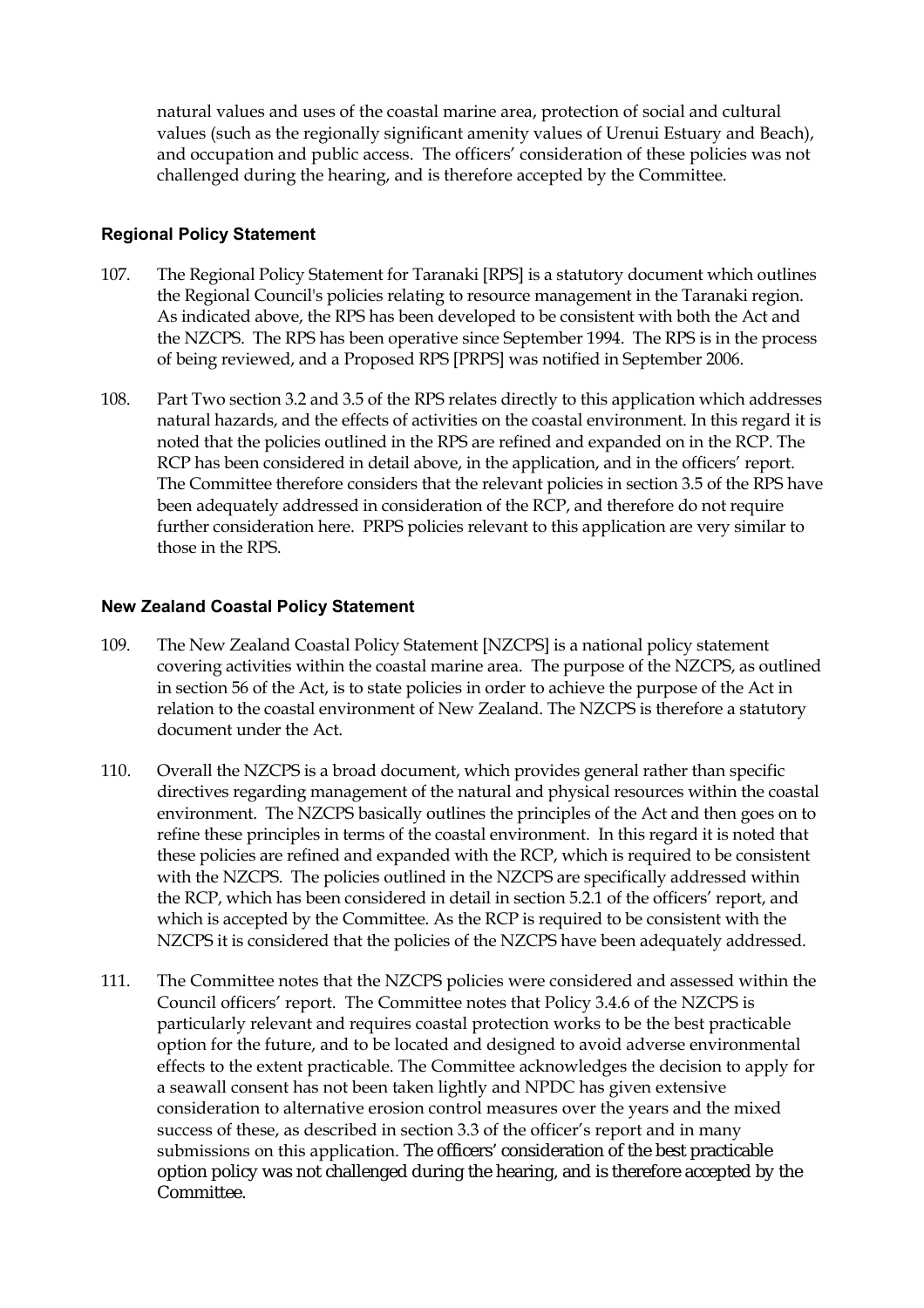### **Part 2 of the Act**

- 112. Section 5 of the Act states that the purpose of the Act is to promote the sustainable management of natural and physical resources. Sustainable management means enabling people and communities to provide for their social, economic and cultural well-being, and for their health and safety, while sustaining the potential of natural and physical resources [excluding minerals] to meet the reasonable needs of future generations, safeguarding the life supporting capacity of ecosystems, and avoiding, remedying, or mitigating any adverse effects of activities on the environment.
- 113. The proposal would enable the community to provide for their social, economic, and cultural wellbeing by protecting the Urenui Domain from further erosion. However, social and cultural wellbeing from use and appreciation of Urenui Beach would be potentially affected. Future generations would benefit from the ongoing use of the domain, but would also experience the loss of natural character and amenity of Urenui Beach. The effects of the application have been considered in section 5.2 of the officer's report and are accepted by the Committee. Some effects have been avoided, remedied, or mitigated through design of the seawall, or can be avoided, remedied or mitigated through consent conditions.
- 114. Section 6 of the Act states matters of national importance that all persons shall recognise and provide for. Specifically subsection 6(a) provides for the preservation of the natural character of the coastal environment, section 6(d) provides for the maintenance and enhancement of public access to and along the coastal marine area, and section 6(f) provides for the protection of historic heritage as matters of national importance. The proposal protects historic heritage, but does not preserve the natural character of the coastal environment, nor maintain and enhance public access along the coastal marine area. However, the Committee notes the seawall may enhance access and amenity opportunities over part of the beach given the existing sand push up regime restricts occupation and access.
- 115. Section 7 of the Act states other matters that all persons shall have particular regard to. Specifically, section 7(c) provides for the maintenance and enhancement of amenity values. The proposal does maintain the amenity values of Urenui Domain, but does not maintain and enhance amenity values of Urenui Beach.
- 116. Section 8 of the Act requires all persons to take into account the principles of the Treaty of Waitangi. Ngati Mutunga Iwi was consulted by the applicant prior to lodgement of the application, and no submission was received on these matters. The principles of the Treaty of Waitangi have been taken into account.
- 117. It is considered that all matters in sections 6, 7, and 8 of the Act have been recognised and either provided for, or at least had regard to, in considering the objectives and policies of the RCP, RPS, and NZCPS. Therefore, it is considered that there are no matters in sections 6, 7 and 8 of the Act of relevance to the application that have not already been considered.
- 118. On balance, the proposal is considered not inconsistent with the purpose of the Act in that the first part of the definition of sustainable management means allowing people and communities to provide for their social, economic, and cultural wellbeing. Effects on the regionally important Urenui Domain have been mitigated through design of the seawall. Effects during construction, including effects on historic heritage, and ecology, can be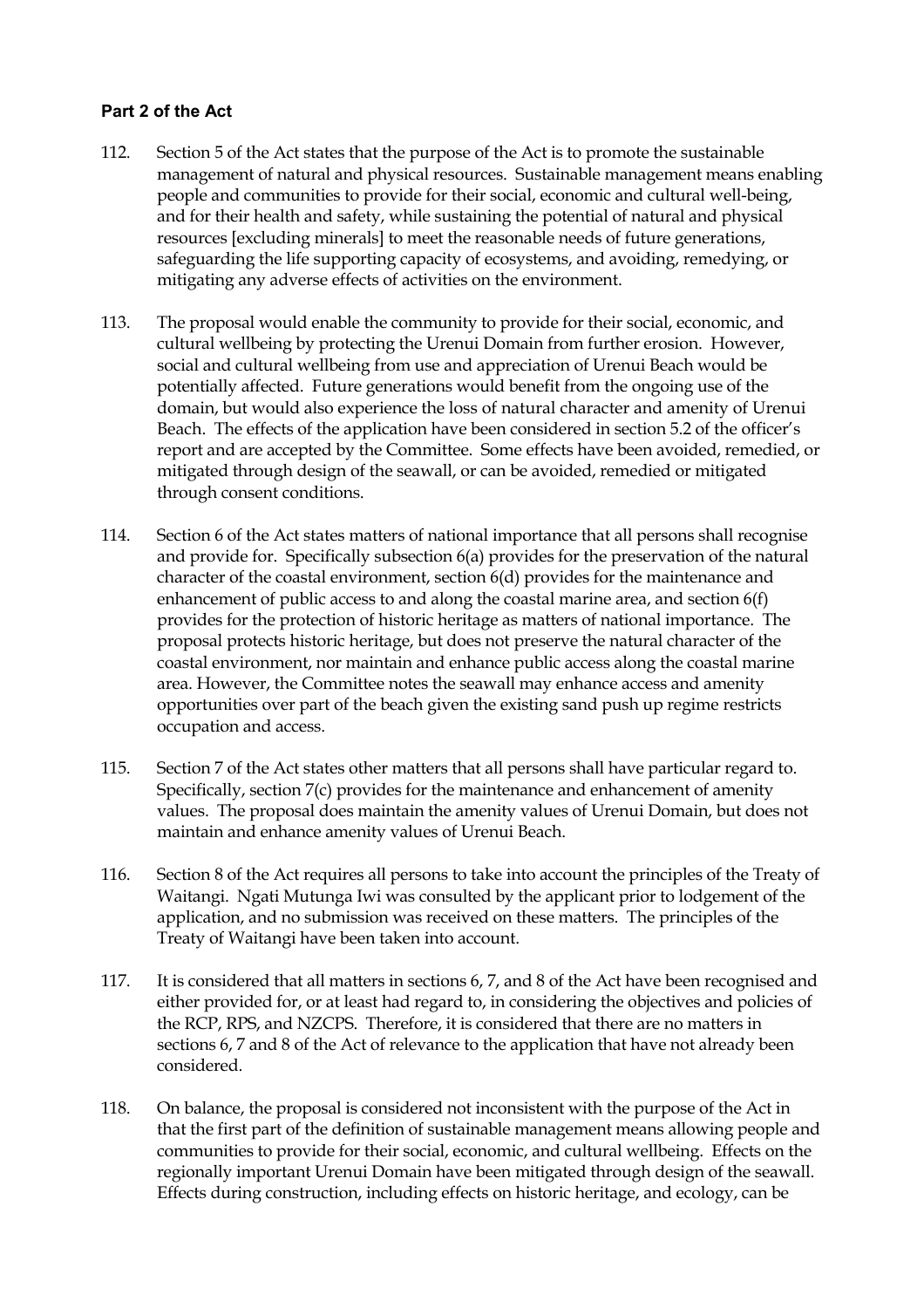avoided using appropriate measures during construction. The losses of natural character and potential effects on amenity values of Urenui Beach have been recognised and accepted by the applicant and the local community, and mitigated, as required by section 5(2)(c) of the Act, by way of proposed consent condition 13.

119. The Committee notes the term of the recommended consent is to 1 June 2015, with provision for reviews in June 2009 and/or 2012, and that a lapse date of eight years is proposed.

## **Concluding remarks and reasons for recommendation**

- 120. The Committee therefore recommends to the Minister of Conservation that the consent be approved, subject to the conditions detailed below.
- 121. The reasons for the Committee's recommendation are as follows:
	- The Committee has considered all submissions and evidence, and has concluded that erosion at Urenui Beach is a real threat to a regionally significant public asset and that building the seawall is the best practicable option for protecting it.
	- The granting of this application is consistent with policies of the NZCPS, RPS, RCP and the sustainable management of natural and physical resources. The proposal is therefore in keeping with the purpose and principles of Part 2 of the Resource Management Act.

## **Recommendation**

122. The Hearing Committee recommends to the Minister of Conservation, that application 4425 to erect, place and maintain a 311 metre boulder rock rip rap seawall, including a boat ramp, to the west of, and adjoining, the existing 295 metre seawall in the coastal marine area of the Urenui Beach foreshore for coastal erosion protection purposes, be approved for a period to 1 June 2015, with provision for review in June 2009 and/or June 2012, subject to the policies and conditions of the Taranaki Regional Council, and the following special conditions:

### **General conditions**

- a) On receipt of a requirement from the Chief Executive, Taranaki Regional Council the consent holder shall, within the time specified in the requirement, supply the information required relating to the exercise of this consent.
- b) Unless it is otherwise specified in the conditions of this consent, compliance with any monitoring requirement imposed by this consent must be at the consent holder's own expense.
- c) The consent holder shall pay to the Council all required administrative charges fixed by the Council pursuant to section 36 in relation to: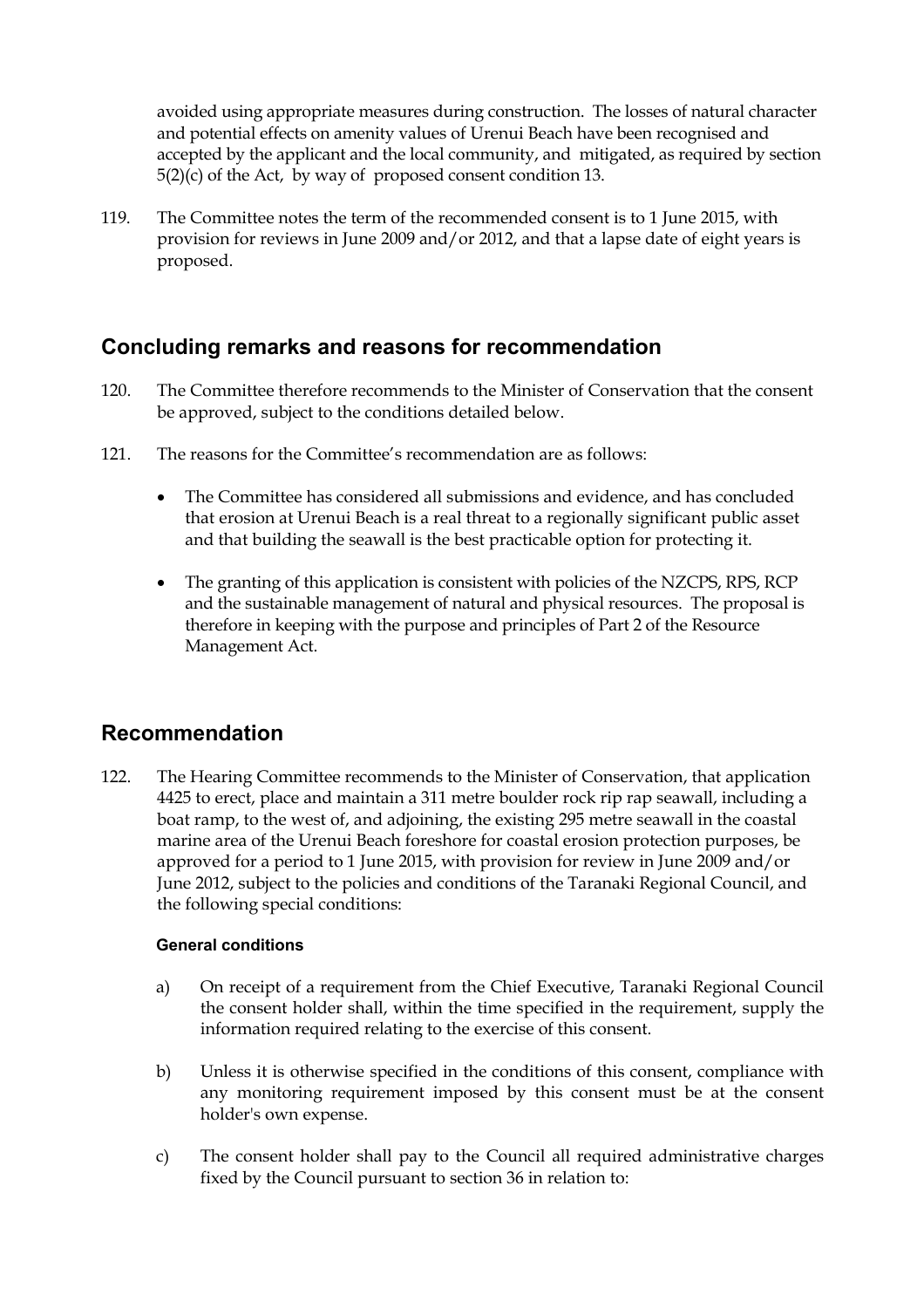- i) the administration, monitoring and supervision of this consent; and
- ii) charges authorised by regulations.

### **Special conditions**

- 1. The exercise of this consent shall be undertaken generally in accordance with the documentation submitted in support of application 4425. In the case of any contradiction between the documentation submitted in support of application 4425 and the conditions of this consent, the conditions of this consent shall prevail.
- 2. The consent holder shall submit the following plans for approval of the Chief Executive, Taranaki Regional Council, at least 15 working days prior to exercise of this consent:
	- a) Detailed plans showing that the final design is consistent with information submitted with application 4425, with a re-evaluation of rock armour size and allowance for sea level rise and possible seabed level adjustment.
	- b) A Construction Management Plan outlining the volume and location of material to be disturbed, location of temporary set down areas, the construction sequence and measures for sediment control and management;
	- c) The Plan in condition 2(b) shall also address the timing and methods of construction to demonstrate compliance with condition 7 as well as matters of public safety.
- 3. The landward position of the wall shall be determined by survey to the satisfaction of the Chief Executive, Taranaki Regional Council, prior to the commencement of works.
- 4. The construction of the structure shall commence from the eastern end adjacent to the existing structure. Should the wall be constructed in stages, only two stages shall be permitted, the first extending between 100 metres and 165 metres from the end of the existing wall and including the boat ramp and access way.
- 5. The consent holder shall notify the Taranaki Regional Council in writing at least 48 hours prior to the commencement and upon completion of the initial construction and again at least 48 hours prior to and upon completion of any subsequent construction, and maintenance works which would involve disturbance of or deposition to the foreshore or seabed or discharges to the coastal marine area. Notification shall include the consent number and a brief description of the activity consented and be emailed to worknotification@trc.govt.nz. Notification by fax or post is acceptable if the consent holder does not have access to email.
- 6. The consent holder shall erect advice notices at both ends of the construction area. These notices shall provide warning of the construction activities noting any precautions that should be taken, as well as advising the period(s) during which these activities will be occurring and public access restricted. The notices shall be erected at least ten working days prior to the commencement of the works and shall remain in place for the duration of the works before being removed on completion of the works.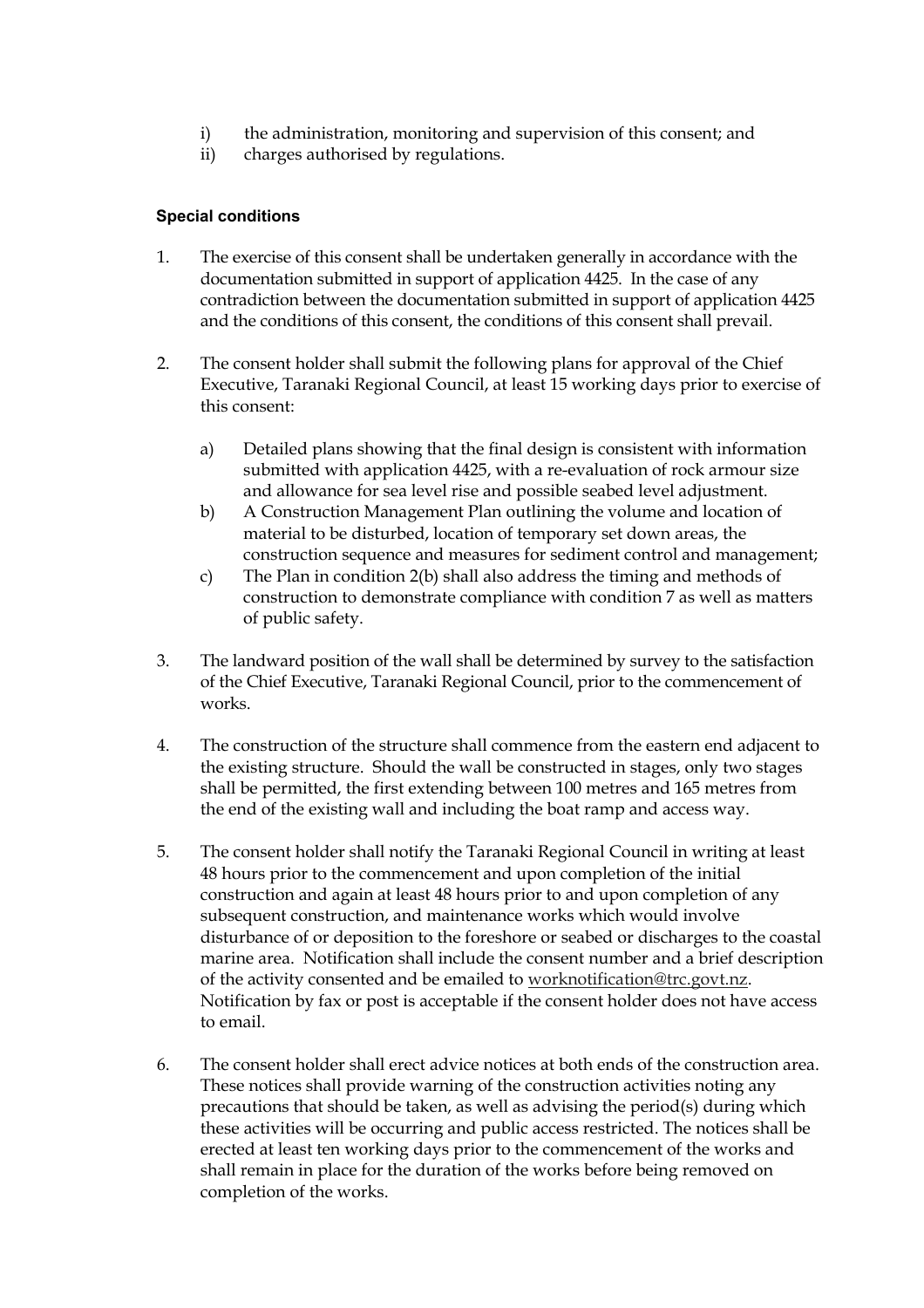- 7. The consent holder shall ensure that unrestricted public access along the reserve or adjacent beach is maintained to the greatest extent practicable, with the exception of such construction times and areas where safety of the public would be endangered as a result of the works being undertaken.
- 8. The consent holder shall at all times adopt the best practicable option, as defined in section 2 of the Resource Management Act 1991, to avoid or minimise the discharge of silt or other contaminants into water or onto the foreshore or seabed and to avoid or minimise the disturbance of the foreshore and seabed and any adverse effects on water quality.
- 9. The construction of the works shall occur at such stages of the tide so as to not occur within, or be impacted or affected by, the ebb and flow of seawater.
- 10. The consent holder shall ensure that the area and volume of foreshore disturbance shall, so as far as practicable, be minimised and any areas which are disturbed shall, so far as practicable, be reinstated.
- 11. The excavated loose unconsolidated beach material shall be used only for foreshore reinstatement purposes seaward of the structure, and shall not be used for construction purposes. Further, all excavated basement rock shall be used for foundation reshaping or be removed from the coastal marine area.
- 12. The consent holder shall retain public access immediately landward of the structure licensed by this consent.
- 13. Prior to the exercise of this consent the consent holder shall provide a landscaping and planting plan for the Urenui Domain area behind the seawall licensed by this consent and the area to the existing boat ramp, bounded by the motor camp, to enhance the amenity values of Urenui Beach and Urenui Estuary. The plan shall be provided to the Chief Executive Officer of the Taranaki Regional Council for approval and this approval shall not be unreasonably withheld. The total value of the works in the landscaping plan shall be no less than \$10,000 (plus good and services tax) and works may be spread over two years.
- 14. In the event that any archaeological remains are discovered as a result of works authorised by this consent, the works shall cease immediately at the affected site and tangata whenua and the Chief Executive, Taranaki Regional Council, shall be notified within one working day. Works may recommence at the affected area when advised to do so by the Chief Executive, Taranaki Regional Council. Such advice shall be given after the Chief Executive has considered: tangata whenua interest and values, the consent holder's interests, the interests of the public generally, and any archaeological or scientific evidence. The New Zealand Police, Coroner, and Historic Places Trust shall also be contacted as appropriate, and the work shall not recommence in the affected area until any necessary statutory authorisations or consents have been obtained.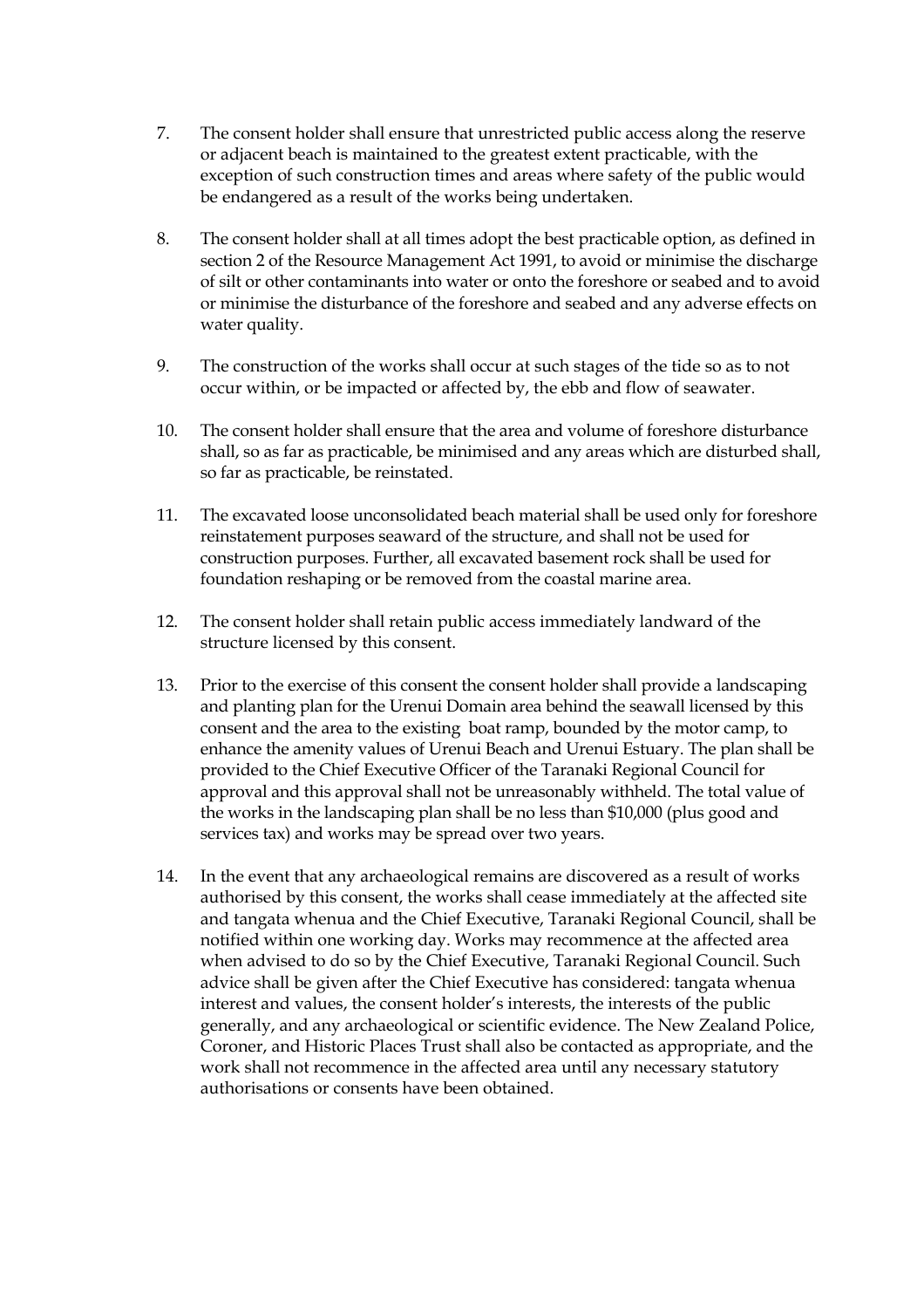- 15. The structure authorised by this consent shall be removed and the area reinstated, if and when the structure is no longer required. The consent holder shall notify the Taranaki Regional Council at least 48 hours prior to the structure removal and reinstatement and ensure that all relevant requirements of the Resource Management Act 1991 are met.
- 16. This consent shall lapse on the expiry of eight years after the date of issue of this consent, unless the consent is given effect to before the end of that period or the Taranaki Regional Council fixes a longer period pursuant to section 125(1)(b) of the Resource Management Act 1991.
- 17. In accordance with section 128 and section 129 of the Resource Management Act 1991, the Taranaki Regional Council may serve notice of its intention to review, amend, delete or add to the conditions of this resource consent by giving notice of review during the month of June 2009 and/or June 2012, for the purpose of ensuring that the conditions are adequate to deal with any adverse effects on the environment arising from the exercise of this resource consent, which were either not foreseen at the time the application was considered or which it was not appropriate to deal with at the time.

#### **Hearing Committee**

Cr David Lean [Chairperson]

Someloke

Cr Tom Cloke

Neede

Mr Richard Heerdegen [Representative of the Minister of Conservation]